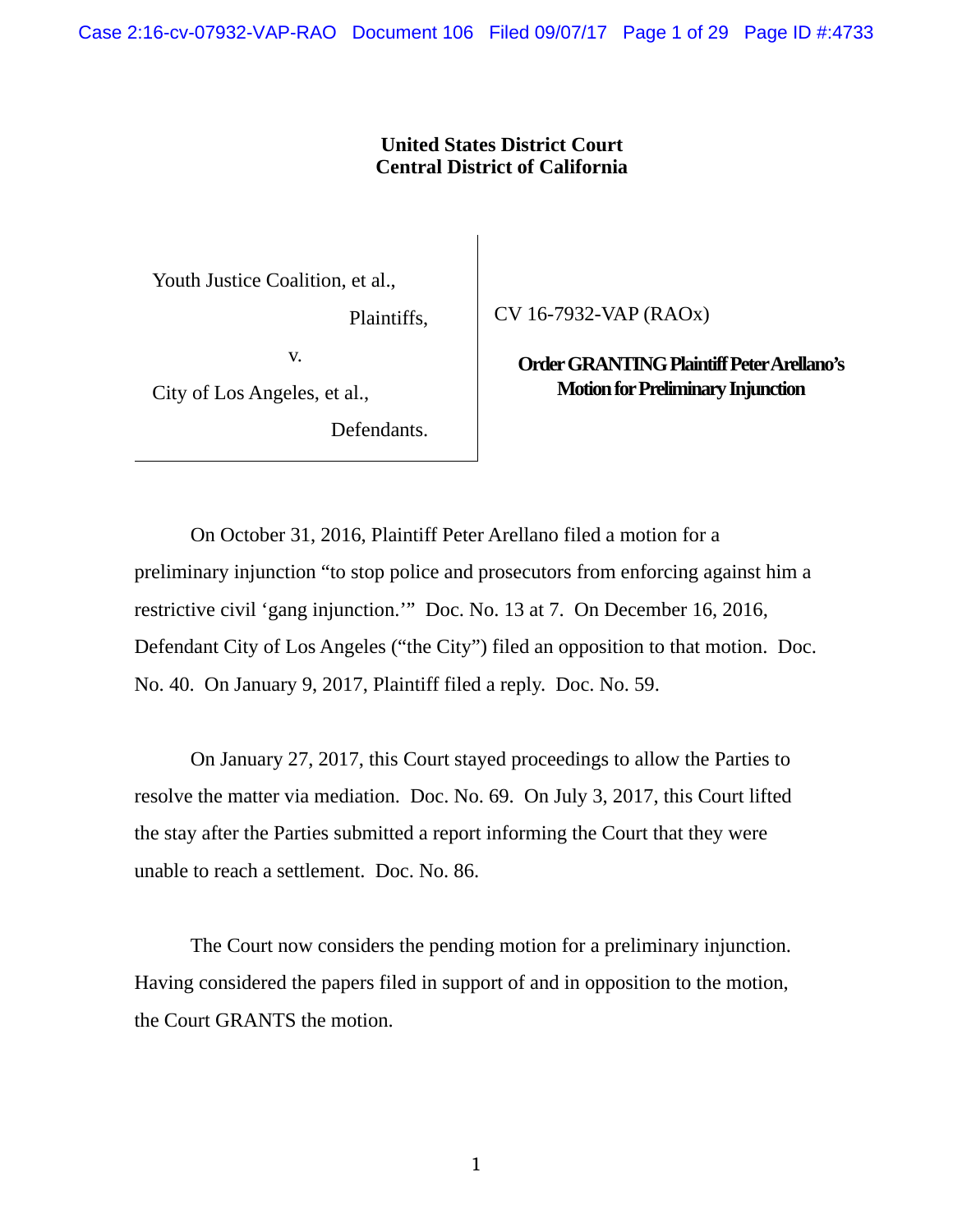#### **I. Background**

 Over the past three decades, prosecutors in Southern California have used public nuisance law to obtain civil injunctions prohibiting suspected gang members from participating in a variety of activities. Matthew Mickle Werdegar, Note, Enjoining the Constitution: The Use of Public Nuisance Abatement Injunctions Against Urban Street Gangs, 51 Stan. L. Rev. 409, 411 (1999). The injunctions are often broad in scope and can include activities such as "fighting, trespassing, and spraying graffiti," as well as "otherwise legal activities such as appearing in public together or carrying pagers or cellular telephones." Id.

 At issue in the present action is an injunction obtained by the City against six alleged gang entities, including the "Echo Park Locos" (hereinafter referred to as "Echo Park Injunction"). Doc. No. 21-2 at 13. To obtain the Echo Park Injunction, the Los Angeles City Attorney filed a public nuisance action in the California Superior Court for the County of Los Angeles. Instead of naming as defendants the persons who police and prosecutors suspected were active participants in the gang at the time, the City sued the six alleged gang entities. Id. The gang entities were not represented during the public nuisance proceedings, and the City obtained the Echo Park Injunction by default judgment on September 24, 2013. Doc. Nos. 21-2 at 1; 46 at 114.

 On October 2, 2013, Plaintiff filed a motion to intervene in the state court action to oppose the Echo Park Injunction. Doc. No. 45 at 64. In the motion, Plaintiff contended that he had "an interest in the subject of [the] action" and "an interest in the 'property' that is the subject of [the] litigation" because the injunction would restrict his personal freedom. Id. at 68-71. He also argued that, if the court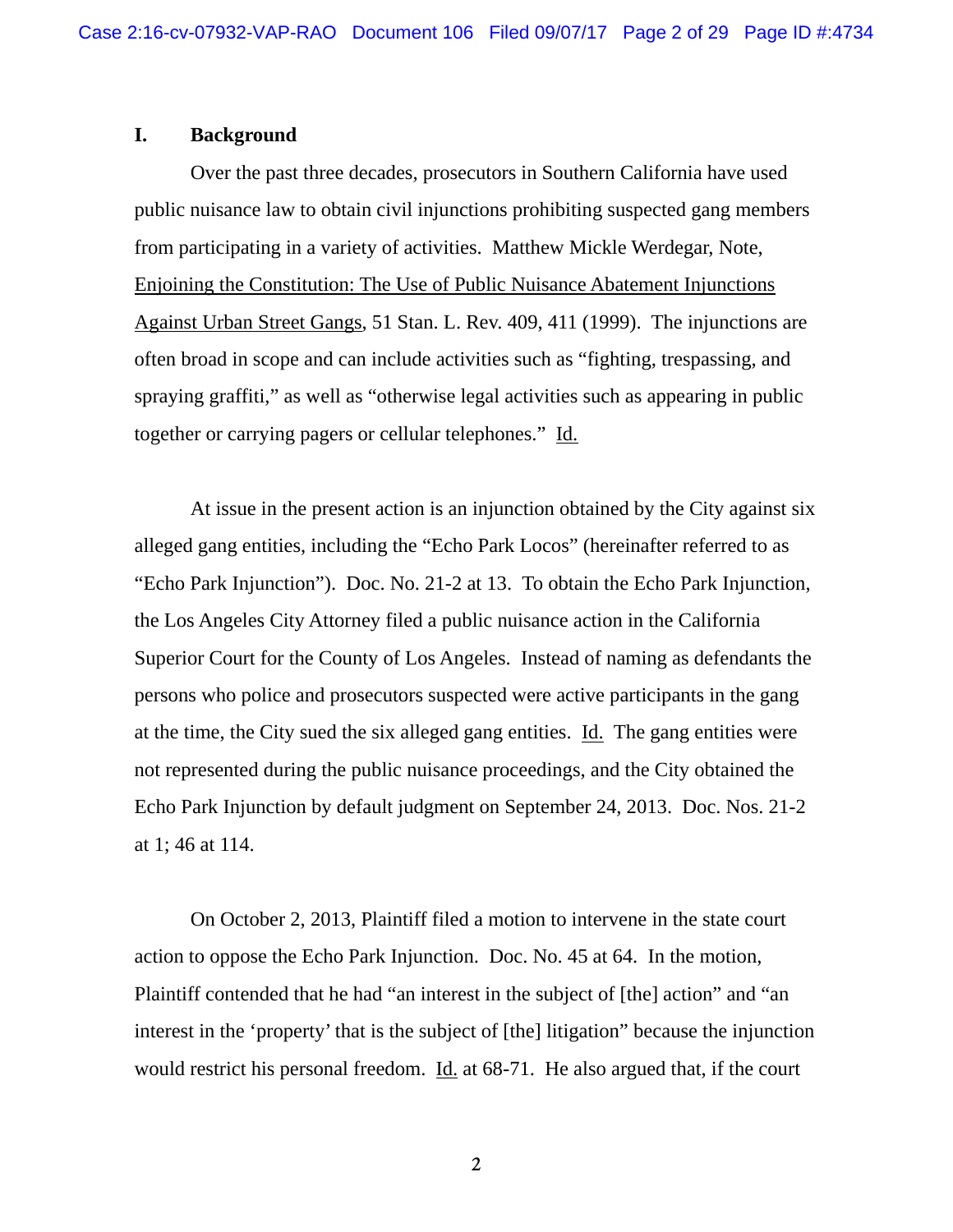denied his request to intervene, the injunction would curtail his civil liberties without due process. Id. at 71.

On October 7, 2013, Plaintiff filed an ex parte application for an order staying enforcement of the Echo Park Injunction. Id. at 25. The application argued that the injunction "abridges the Constitutional rights of those who fall within its ambit under the [F]irst, [S]econd, [F]ourth, and [F]ourteenth [A]mendments" and that the "deprivation of rights will occur without procedural due process" because "no one who will be served with the injunction was named as a party to the case." Id. at 28. The superior court denied Plaintiff's ex parte application as untimely on October 8, 2013. Id. at 56-57. The court noted that "individuals need not be named parties [to an] action for a judgment of injunction to apply to them." See Doc. No. 45 at 56.

Likewise, the superior court denied the motion to intervene on November 13, 2013. Doc. No. 46 at 19-22. In its order, the superior court held that the City "took steps reasonably calculated . . . to provide notice," the motion to intervene was untimely, and the reasons for intervention were insufficient. Id. at 19. The court determined that "the [permanent injunction] judgment already provides for exceptions, exemptions and means to further avoid its application, . . . and no person at this time is so situated that the disposition may as a practical matter impair or impede that person's ability to protect that interest." Id. at 19-20.

 On November 22, 2013, Plaintiff filed a motion for reconsideration arguing that the Ninth Circuit's holding in Vasquez v. Rackuackas, 734 F.3d 1025 (9th Cir. 2013), established that the "Due Process Clause of the United States Constitution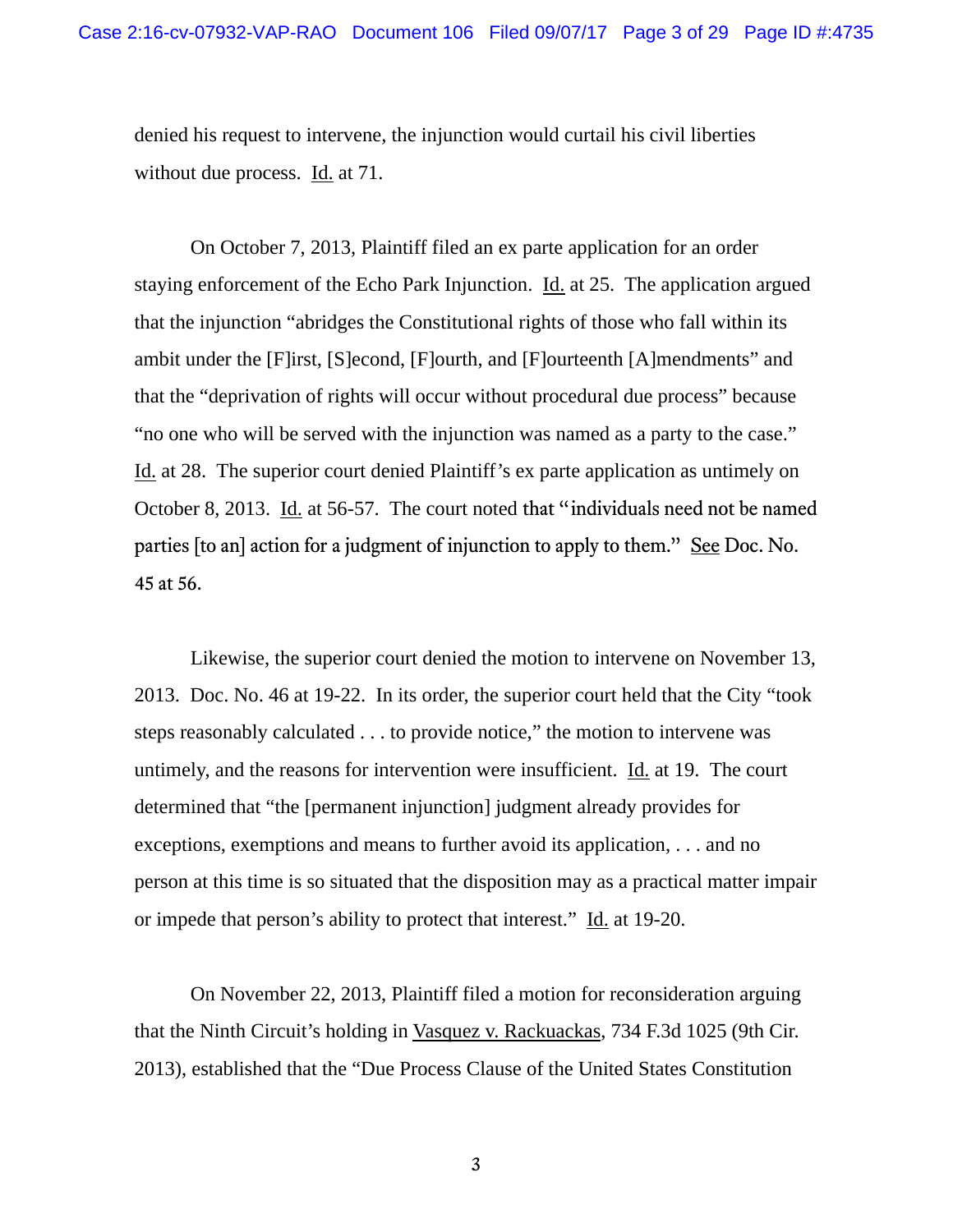requires individuals have the right to defend against the imposition of a permanent gang injunction before such an injunction is issued" and "post-deprivation remedies are no substitute for pre-deprivation procedural safeguards." Doc. No. 47 at 7, 9 (emphasis in original). The superior court denied the motion for reconsideration on July 30, 2014. Doc. No. 47 at 162. In its order, the superior court incorporated by reference an earlier ruling that determined Vasquez was inapplicable because Vasquez merely "enjoined county prosecutors from enforcing a gang injunction" against a set of specific persons that had been denied due process, rather than ruling the terms of the injunction order were invalid.  $\underline{Id}$  at 44-45, 162. The superior court stated that the Vasquez opinion "uniquely addressed how Orange County enforcement aggressively prosecuted" and "enforce[d]" an injunction order after it had been obtained, and the court noted "its expectation that Los Angeles authorities will implement the injunction [at issue in this case] only lawfully and fairly." Id. at 45 (emphasis added). The court also distinguished Vasquez on the ground that the injunction it dealt with lacked exceptions for law-abiding citizens and noted that federal case law is not binding upon California courts. Id.

# **II. Evidentiary Issues**

 Plaintiff and Defendant request the Court take judicial notice of several facts contained in exhibits filed in conjunction with the briefings in this matter. Doc. Nos. 21, 55, 60. Neither Party disputes any of the requests, and the Court finds good cause appears to approve them. The Court, therefore, GRANTS the Parties' requests for judicial notice.

<sup>1</sup> <sup>1</sup> Plaintiff also filed an amended brief in support of his motion to intervene raising similar arguments pursuant to Vasquez. Doc. No. 46 at 24-37.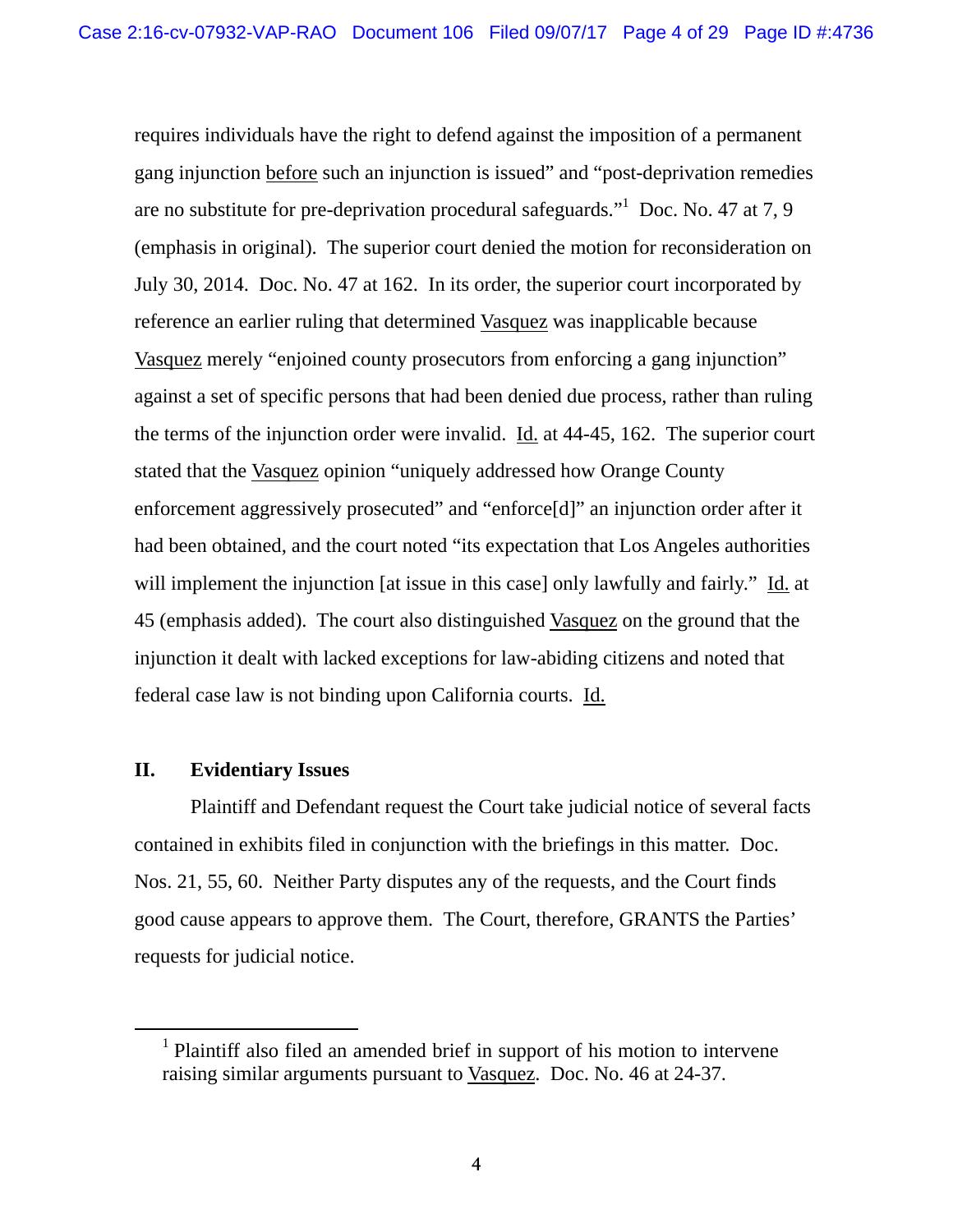Plaintiff also submitted several evidentiary objections in response to the City's opposition to his motion for a preliminary injunction. Doc. No. 61. "In assessing the evidence with respect to irreparable harm," the district court need not "rely only on admissible evidence to support its finding of irreparable harm." Herb Reed Enterprises, LLC v. Florida Entm't Mgmt., Inc., 736 F.3d 1239, 1250 n.5 (9th Cir. 2013). Rather, "[d]ue to the urgency of obtaining a preliminary injunction at a point when there has been limited factual development, the rules of evidence do not apply strictly to preliminary injunction proceedings." Id.; see also Republic of the Philippines v. Marcos, 862 F.2d 1355, 1363 (9th Cir. 1988) ("It was within the discretion of the district court to accept . . . hearsay for purposes of deciding whether to issue the preliminary injunction.").

The Court, therefore, OVERRULES Plaintiff's Objection No. 33 as to the portion of the objected-to paragraph that describes Plaintiff's December 2013 arrest and subsequent conviction and Plaintiff's Objection No. 77 as to the portion of the objected-to paragraph that describes Plaintiff's January 2016 arrest.

As to the remaining objections, the Court has not relied upon objected-to evidence in ruling on the present motion. Accordingly, the remaining objections are OVERRULED as moot.

# **III. Facts**

# **A. Echo Park Injunction Application and Terms**

 The Echo Park Injunction applies to "active members" of the following gangs: Big Top Locos aka Big Top aka BTLS, Crazys aka CYS aka Mayberry aka MB, Diamond Street Locos aka Diamond Street aka DST, Echo Park Locos aka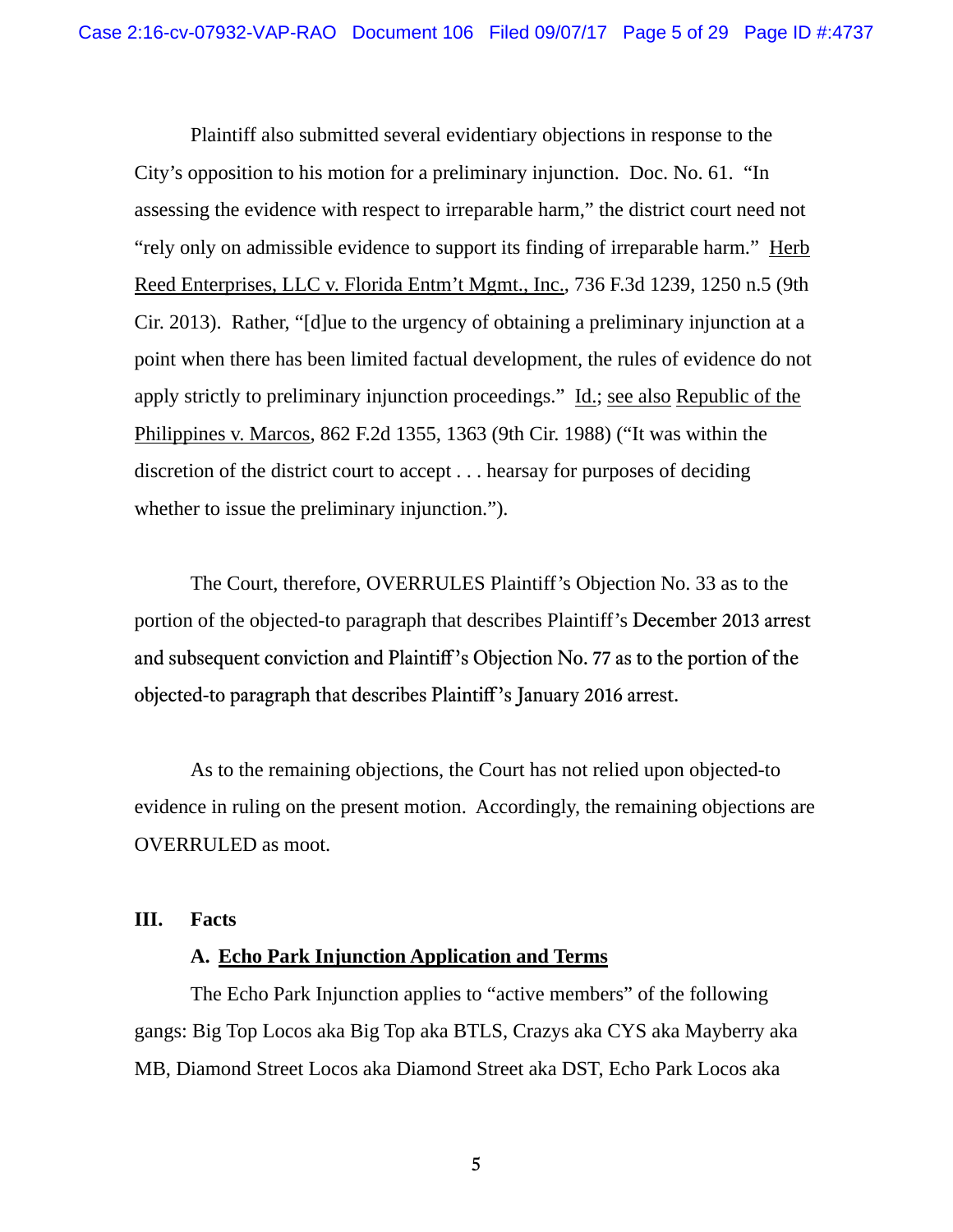Echo Park aka Echo Parque aka ExP aka EP, Frogtown Rifa aka Frogtown aka FTR, and Head Hunteres aka HHS ("Defendant Gangs"). Doc. No. 21-2 at 13. The injunction states that the following factors may be used to determine whether a person is an "active member" of one of the applicable gangs:

(1) whether the person admits to being a member of a Defendant Gang, (2) whether the person has tattoos that are associated with a Defendant Gang, (3) whether the person has been arrested while participating with active members of a Defendant Gang, or (4) whether a reliable informant provides information that the person is an active member of a Defendant Gang. Clothing, accessories, photographs and close association with known gang members may also be relevant to whether a person is an active gang member, but these factors alone are insufficient to validate a subject as an "active member" of a Defendant Gang for purposes of this injunction. "Part time" and "weekend" gang members can be an "active member" for the purpose of this injunction if they otherwise satisfy the above criteria. A person need not devote a majority of his or her time to gang activities to be an "active member."

Id. at 15.

 Pursuant to the "Gang Injunction Program Guidelines" issued by the Los Angeles City Attorney, the Los Angeles Police Department ("LAPD") must obtain prior approval from a deputy city attorney before serving a person with a gang injunction. Doc. No. 20-1 at 15. The guidelines state that "[a] suspected gang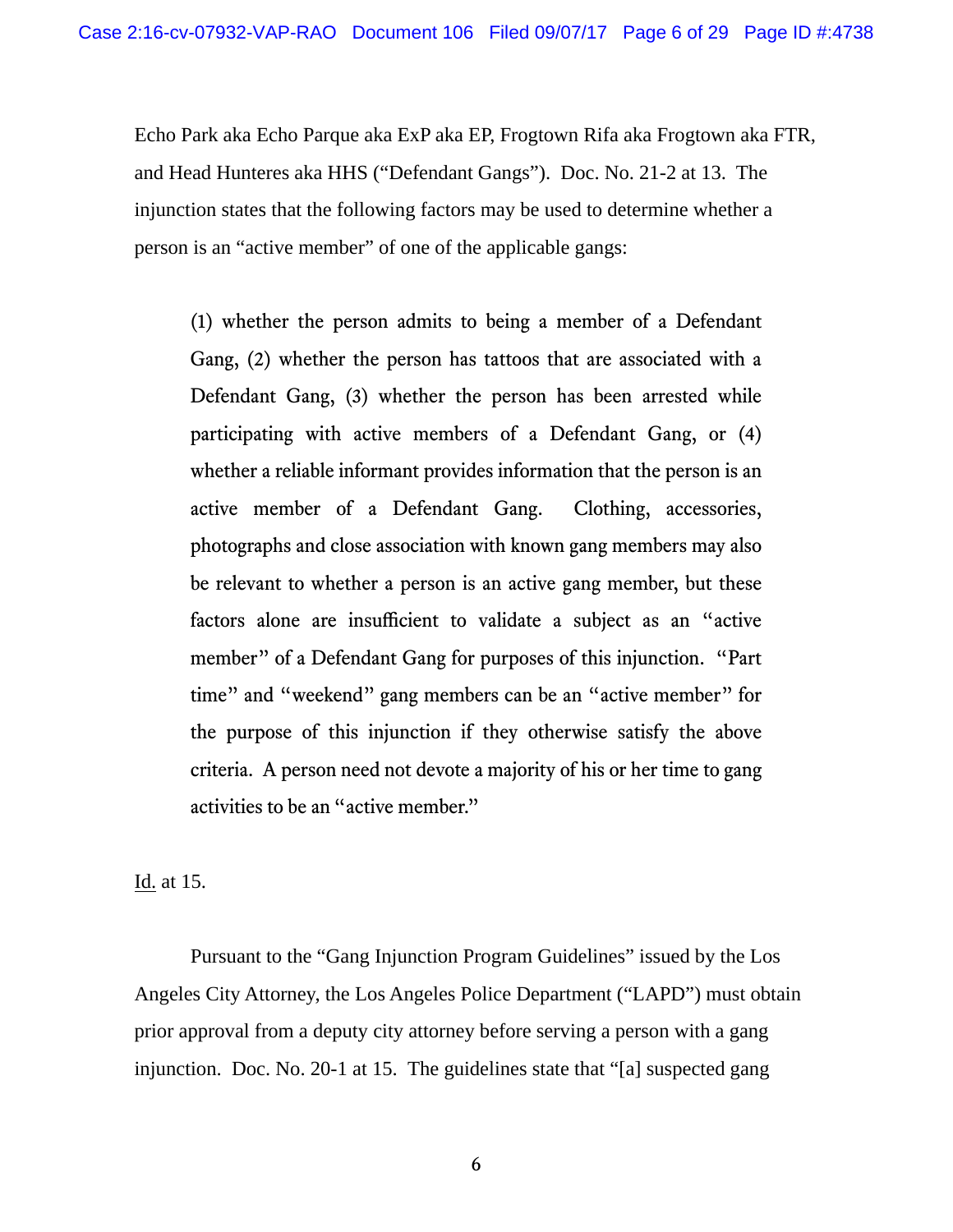member may be served . . . if, at the time of service, there is documented evidence establishing beyond a reasonable doubt that: (a) the suspected gang member is, in fact, a gang member; and (b) his or her participation in the enjoined gang during the past five (5) years has been more than nominal, passive, inactive, or purely technical." Id. The guidelines list a series of factors for the deputy city attorney to consider similar to those listed in the Echo Park Injunction and note that the deputy city attorney "should exercise independent and informed judgment based on all available evidence and the totality of the circumstances." Id. at 49-50.

The injunction, among other things, prohibits enjoined persons from associating in public or in common areas of residential buildings with other "known" gang members under a "Do Not Associate" provision. Doc. No. 21-2 at 15-16. Specifically, the "Do Not Associate" provision prohibits enjoined persons from "[s]tanding, sitting, walking, driving, gathering, or appearing, anywhere in public view, in a public place, or any place accessible to the public, with any other known member of a Defendant Gang." Id. The provision also applies to "all methods of travel." Id. at 16. The provision includes exceptions to its restrictions if the enjoined person is: (1) inside a school attending class or conducting school business; (2) inside a church or religious institution for the purposes of worship; or (3) inside a place where he or she is lawfully employed and is engaged in a lawful business, trade, profession, or occupation which requires such presence. Id.

 The injunction also prohibits enjoined persons from engaging in several other activities, such as possessing any firearm or ammunition, trespassing, engaging in graffiti, or possessing an aerosol paint container, felt tip marker, paint marker, spray paint tip, slap tag, or any other item that can be used to apply graffiti. (Id.) In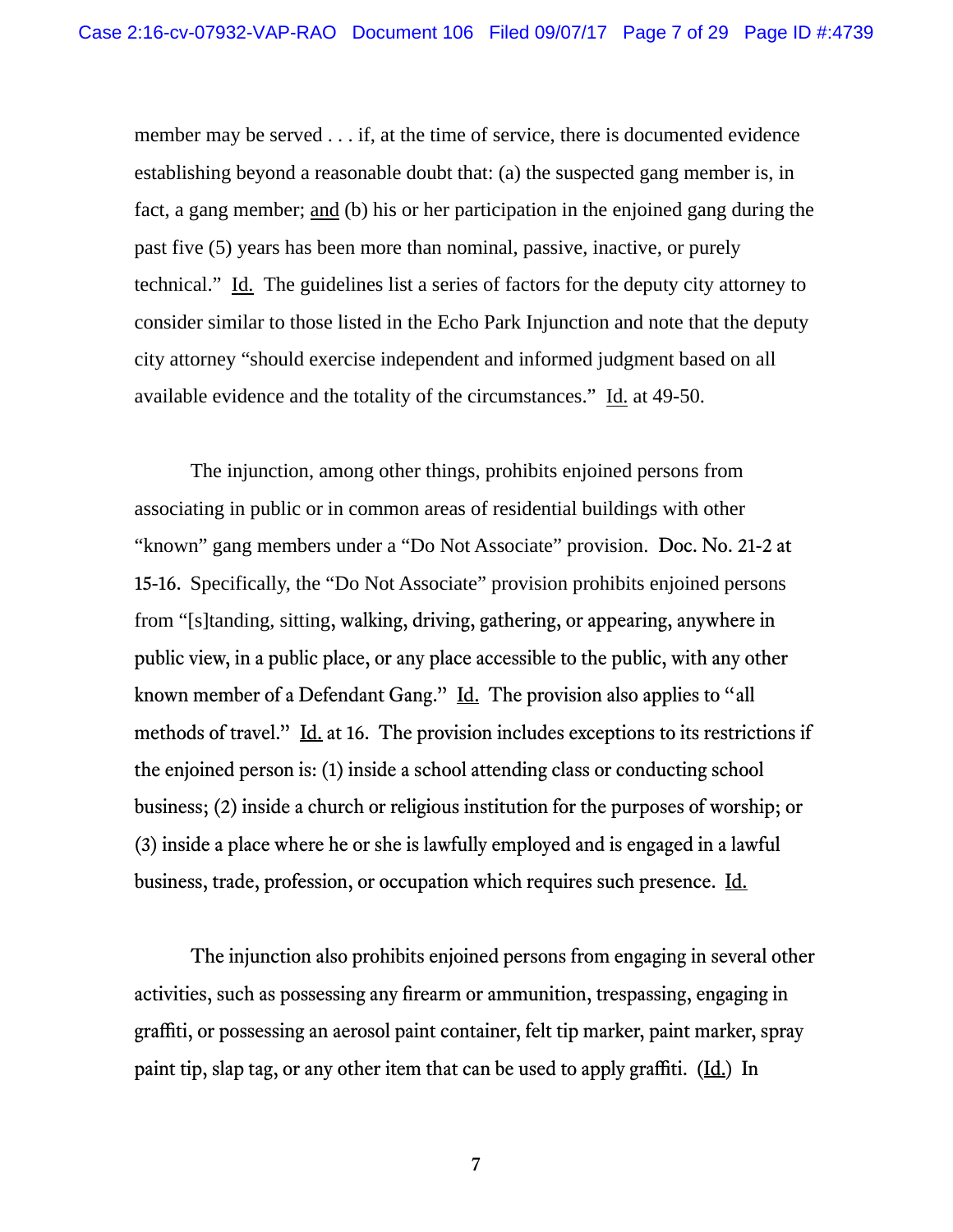addition, enjoined persons are prohibited from selling, transporting, possessing, or using any controlled substance without a prescription, as well as drinking or possessing an open container of alcohol in public, except on a licensed premises where alcohol consumption is authorized. Id.

The limitations imposed by the injunction on active gang members last for five years after personal service, after which a new five-year period may be initiated with re-service. Id. at 19.

# **B. Echo Park Injunction "Opt-Out" Provision and Administrative Process**

 The Echo Park Injunction affords enjoined persons two processes—one judicial and one administrative—to challenge its enforcement. First, the injunction includes an "opt-out" provision by which a person served with the injunction may move the superior court for an order not to enforce the injunction against him or her. Doc. No. 21-2 at 18. The City will not oppose the motion if the person challenging the injunction's application satisfies certain criteria, including declaring, under oath, that for the past three years he or she has not been a member of any enjoined gang, has not been documented by law enforcement as having associated with any known, active members of any relevant gang other than immediate family members, has not been arrested for any felony or misdemeanor crime, and has not obtained any new gang-related tattoos. Id. The enjoined person must also declare, under oath, that he or she has been consistently and gainfully employed or enrolled in and attending school for at least one year. Id. If an enjoined person is able to obtain a court order granting removal, he or she may still be re-served with the injunction if, after being removed, he or she claims membership in a gang, associates with known gang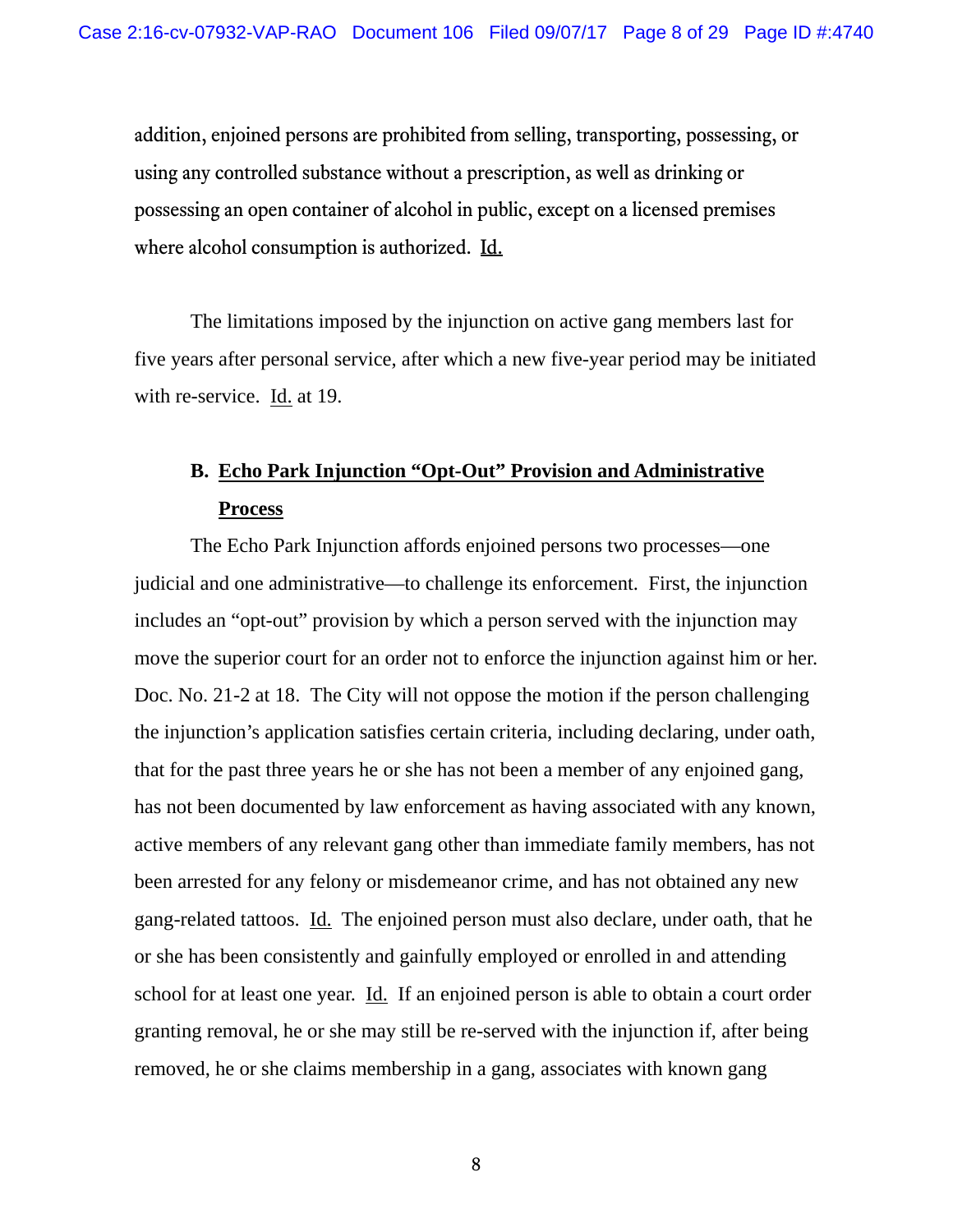members other than immediate family, is arrested for any felony or misdemeanor, or obtains any gang-related tattoos. Id. at 18-19.

 Second, the City has established a post-deprivation administrative process by which enjoined persons can apply to be removed from the injunction. Doc. No. 20- 2 at 116. The process is initiated by the enjoined person submitting a petition to the City Attorney's Office. Id. The petition is then reviewed by a senior supervising attorney who is outside of the gang enforcement section. Id. The senior supervising attorney considers evidence provided by an LAPD gang expert for the enjoined gang, the deputy city attorney assigned to prosecute the injunction, and the petitioner before making a final determination. Doc. No. 42 at 7, ¶ 21.

## **C. Application Against Plaintiff**

In June 2015, LAPD officers served Plaintiff with the Echo Park Injunction and told him he was subject to its terms. Doc. No. 14 at 7. Since he was served with the injunction, Plaintiff has been arrested and threatened with arrest multiple times for alleged violations of the injunction's terms. Id.

#### **IV. Legal Standard**

"A preliminary injunction is an extraordinary and drastic remedy" and "is never awarded as of right." Munaf v. Green, 553 U.S. 674, 689-90 (2007) (citations omitted). Typically, "[a] plaintiff seeking a preliminary injunction must establish that he is likely to succeed on the merits, that he is likely to suffer irreparable harm in the absence of preliminary relief, that the balance of equities tips in his favor, and that an injunction is in the public interest." Winter v. Natural Res. Def. Council, Inc., 555 U.S. 7, 20 (2008).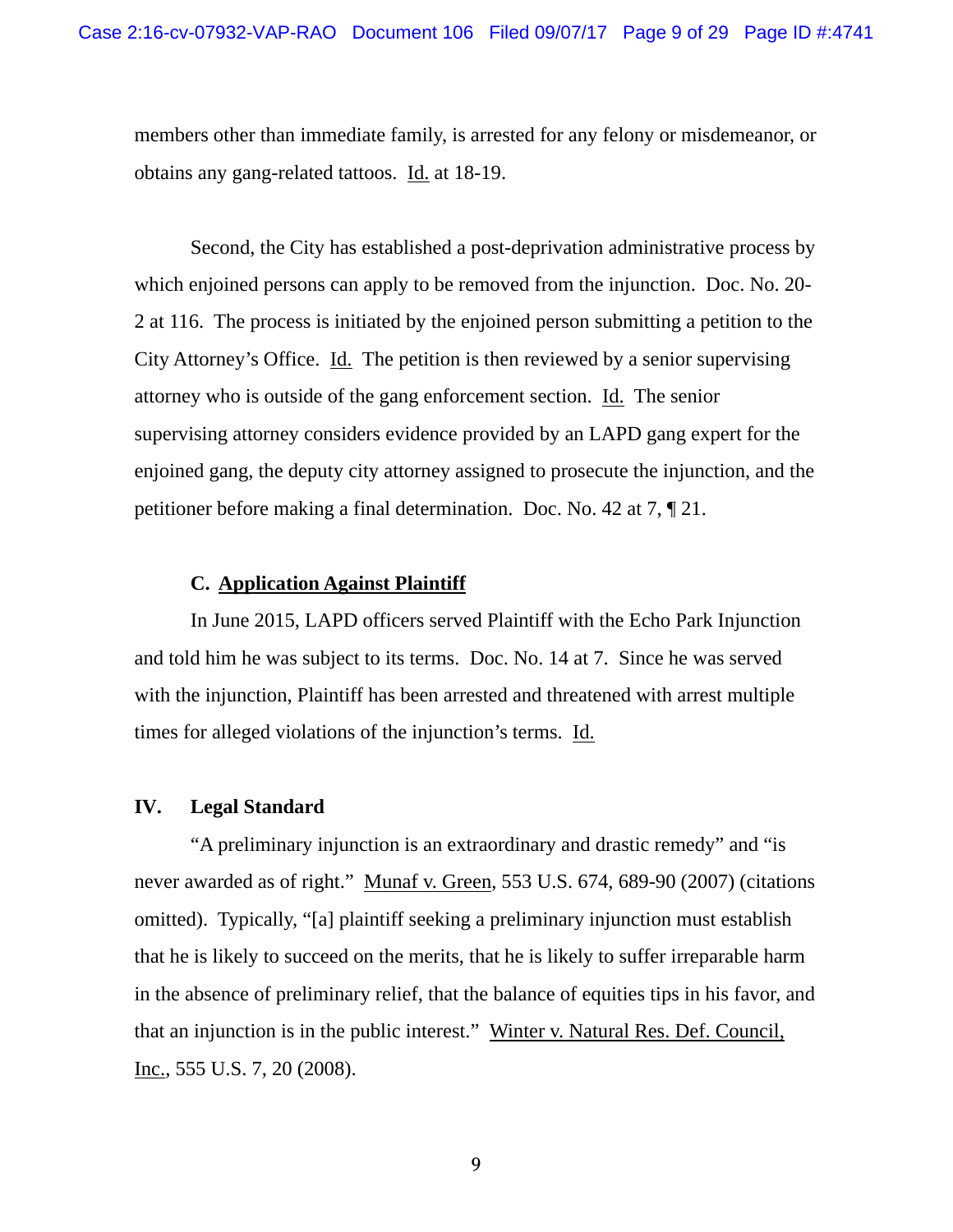### Case 2:16-cv-07932-VAP-RAO Document 106 Filed 09/07/17 Page 10 of 29 Page ID #:4742

Under the Ninth Circuit's "sliding scale" approach, however, "serious questions going to the merits and a hardship balance that tips sharply toward the plaintiff can support the issuance of an injunction, assuming the other two elements of the Winter test are also met." Alliance for the Wild Rockies v. Cottrell, 632 F.3d 1127, 1132 (9th Cir. 2011). The "sliding scale" approach allows "district courts to preserve the status quo where difficult legal questions require more deliberate investigation." Greene v. Wells Fargo Bank, N.A., No. C 15-00048 JSW, 2015 WL 3945996, at \*1 (N.D. Cal. June 26, 2015); see also Leiva-Perez v. Holder, 640 F.3d 962, 971 (9th Cir. 2011) (holding that, under the "sliding scale" approach, a petitioner had "made a sufficiently strong showing of likely success on the merits" where he presented "a case which raises serious legal questions, or has a reasonable probability or fair prospect of success").

## **IV. Analysis**

As a threshold matter, the City argues that Plaintiff is collaterally estopped from relying on Vasquez and due process contentions to support his motion for relief because he presented identical issues to the superior court during his unsuccessful attempt to intervene. Doc. No. 40 at 14. This argument fails.

As the party asserting collateral estoppel, the City bears the burden of establishing each element. See Murphy v. Murphy, 164 Cal. App. 4th 376, 400 (2008) ("[T]he the burden of proof is on the party asserting collateral estoppel to show that a particular issue was adjudicated."). For collateral estoppel to apply, "the particular legal or factual issue must have been presented and determined in the former action." Bleeck v. State Bd. of Optometry, 18 Cal. App. 3d 415, 428 (1971);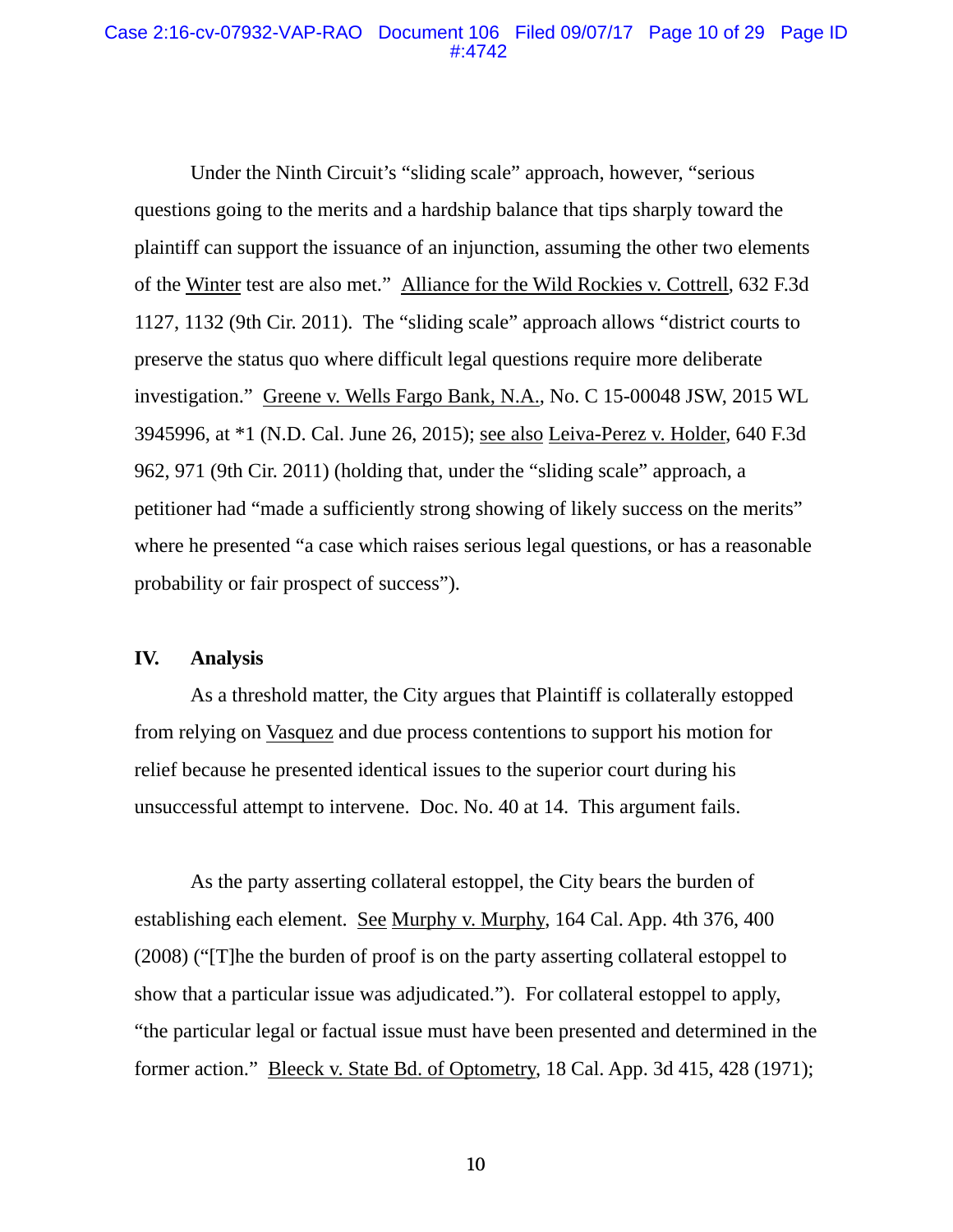#### Case 2:16-cv-07932-VAP-RAO Document 106 Filed 09/07/17 Page 11 of 29 Page ID #:4743

see also Hernandez v. City of Pomona, 46 Cal. 4th 501, 514 (2009) ("[A]n issue was actually litigated in a prior proceeding if it was properly raised, submitted for determination, and determined in that proceeding.").

In the present motion, Plaintiff contends that, pursuant to the Ninth Circuit's decision in Vasquez, the City violated his due process rights by enforcing the Echo Park Injunction against him before providing him with an adequate opportunity to contest his designation as a gang member. Doc. No. 13 at 7. The City argues that the superior court "necessarily decided" the due process issues raised by Plaintiff "on the merits" in three separate orders: the October 8, 2013 order denying Plaintiff's ex parte application; the November 13, 2013 order denying Plaintiff's motion to intervene; and the July 30, 2014 order denying Plaintiff's motion for reconsideration.

The City fails to observe the key distinction between Plaintiff's position before the superior court and his position now. In his motions to the superior court, Plaintiff sought to intervene in an action that he claimed threatened to deprive his due process rights by arguing that the City's procedures, in theory, would be insufficient to afford him due process. Doc. Nos. 45 at 28 (noting that the "deprivation of rights will occur without procedural due process") (emphasis added); 45 at 71 ("Were Applicant's request to intervene denied, his due process rights under the Constitution would be violated.") (emphasis added); 47 at 15 ("[T]he proposed intervenors face significant deprivations of their constitutional rights . . . .") (emphasis added).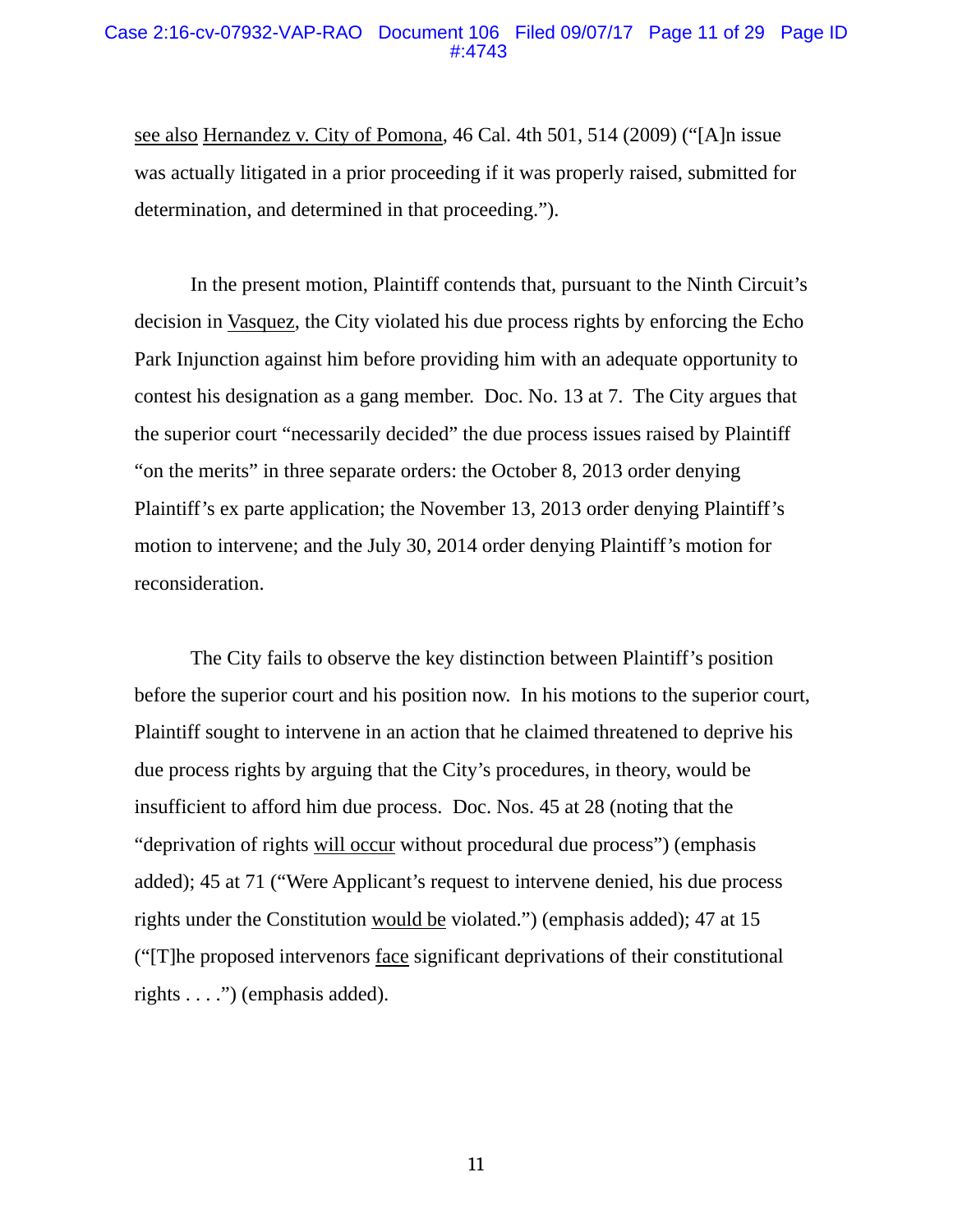#### Case 2:16-cv-07932-VAP-RAO Document 106 Filed 09/07/17 Page 12 of 29 Page ID #:4744

The superior court rejected those arguments, finding that the procedures, on their face, were sufficient. Doc. Nos. 46 at 19-20 ("[T]he judgment already provides for exceptions, exemptions and means to further avoid its application to any person, . . . and no person at this time is so situated that the disposition may as a practical matter impair or impede that person's ability to protect that interest."); 47 at 43-45 (distinguishing Vasquez as a case that dealt with the enforcement of a gang injunction order, rather than the facial validity of the order itself, and noting the "expectation that Los Angeles authorities will implement the injunction only lawfully and fairly") (emphasis added).

Here, however, Plaintiff seeks to enjoin the City from enforcing the injunction against him by arguing that that the procedures, as applied, are insufficient to afford due process. Doc. No. 13 at 15, 22 (arguing that the Echo Park Injunction "deprives [Plaintiff] of basic constitutionally protected freedoms" because "the post-deprivation remedies provided by the City are insufficient") (emphasis added); see also Doc. No. 59 at 28 ("The pleadings the City relies upon confirm that the due process claim invoked [before the superior court] was against the issuance of the injunction, not its individual application.") (emphasis added).

"[I]t is well-established that the facial upholding of a law does not prevent future as-applied challenges." In re Cao, 619 F.3d 410, 430 (5th Cir. 2010); see, e.g., Wisconsin Right to Life, Inc. v. FEC, 546 U.S. 410, 411-12 (2006) (holding that the plaintiff could bring an as-applied challenge to the Bipartisan Campaign Reform Act despite the Court upholding the statute on its face); Am. Fed'n of Gov't Employees, AFL-CIO, Local 2391, (AFGE) v. Martin, 969 F.2d 788, 793 (9th Cir. 1992) (holding that a U.S. Department of Labor drug testing plan did not, on its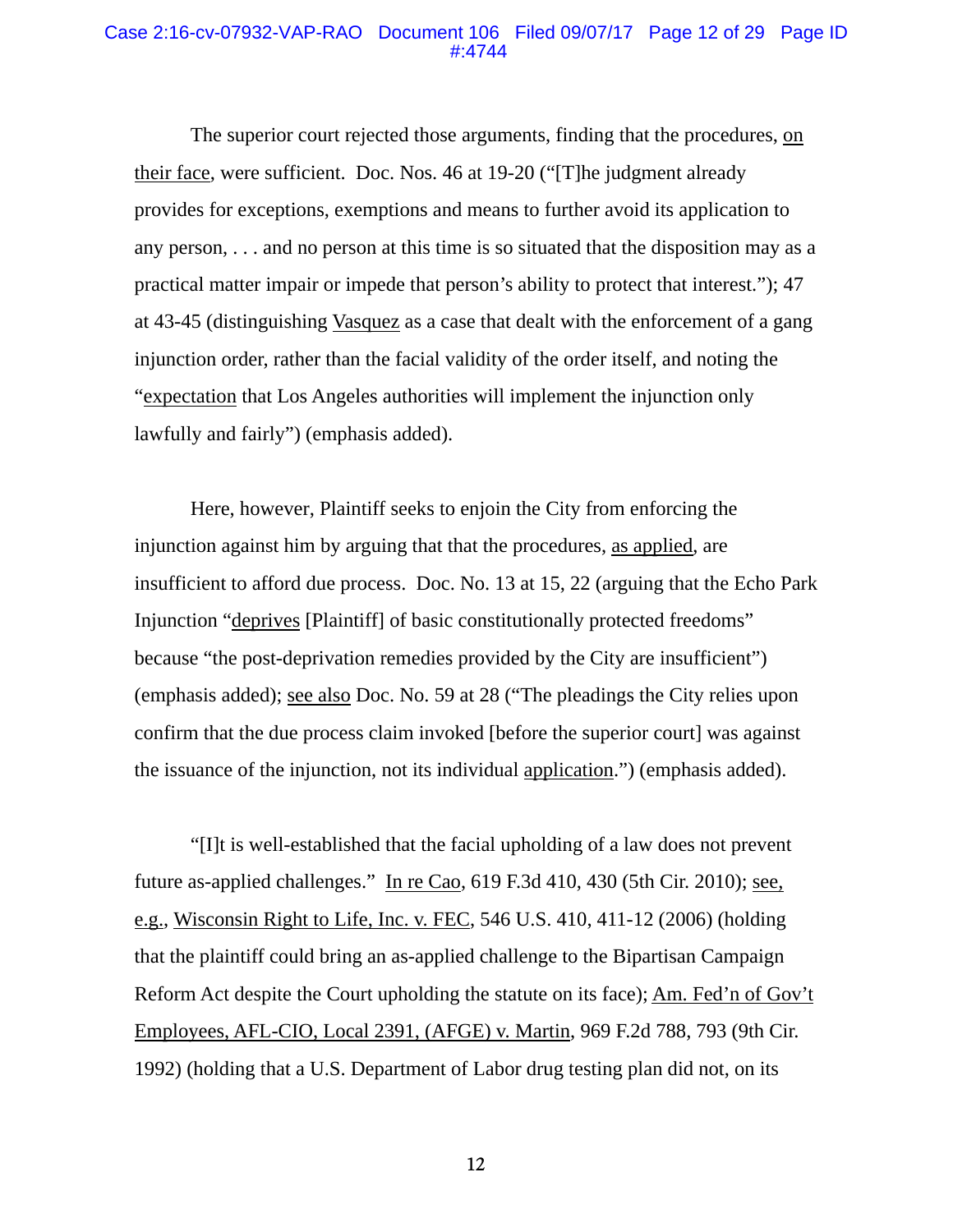#### Case 2:16-cv-07932-VAP-RAO Document 106 Filed 09/07/17 Page 13 of 29 Page ID #:4745

face, violate the Fourth Amendment but "emphasiz[ing]]" that the ruling did "not preclude an as applied constitutional challenge").

Moreover, even if Plaintiff's prior arguments to the superior court could be read to include an as-applied challenge to the City's procedures, Plaintiff would not be precluded from raising it now as the issue was not decided by the superior court. See Los Altos El Granada Inv'rs v. City of Capitola, No. C04-5138, 2010 WL 3835665, at \*4 (N.D. Cal. Sept. 29, 2010) ("In its amended state court complaint, Los Altos asserted an as-applied equal protection challenge under the California constitution. The superior court construed it as a time-barred facial challenge. The superior court did not make any factual or legal findings that would preclude the instant as-applied equal protection challenge under the Fourteenth Amendment.").

Accordingly, the proceedings before the superior court do not estop Plaintiff from bringing an as-applied challenge to the City's procedures, and the Court proceeds to analyze the merits of Plaintiff's motion pursuant to the Winter factors below.

# **A. Likelihood of Success**

Courts "analyze a procedural due process claim in two steps. The first asks whether there exists a liberty or property interest which has been interfered with by the State; the second examines whether the procedures attendant upon that deprivation were constitutionally sufficient." United States v. Juvenile Male, 670 F.3d 999, 1013 (9th Cir. 2012). Under the second step of the analysis, courts examine a set of factors outlined in Mathews v. Eldridge, 424 U.S. 319 (1976):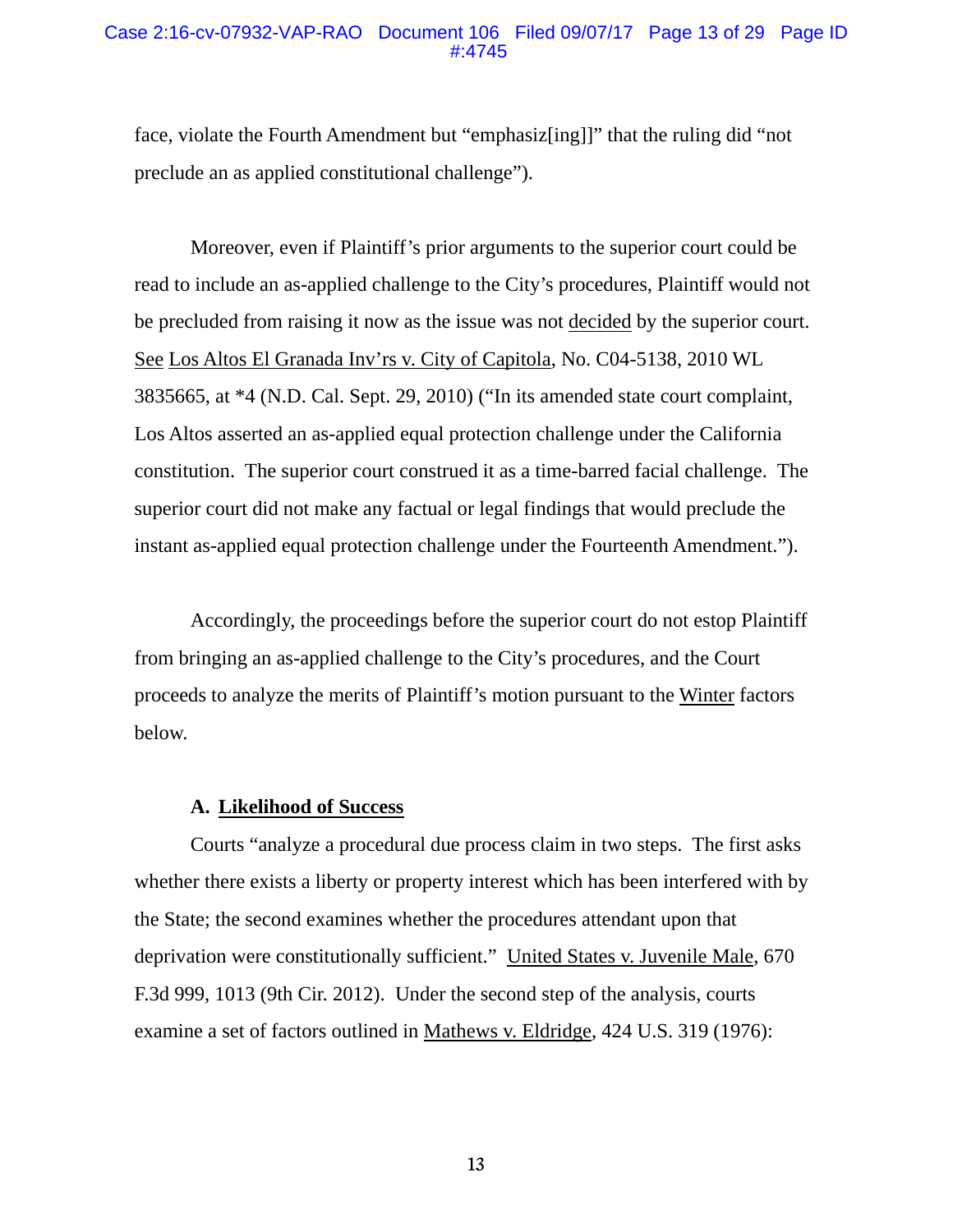[F]irst, the private interest that will be affected by the official action; second, the risk of an erroneous deprivation of such interest through the procedures used, and the probable value, if any, of additional or substitute procedural safeguards; and finally, the Government's interest, including the function involved and the fiscal and administrative burdens that the additional or substitute procedural requirement would entail.

Id. at 334-35.

The Court address both steps, in turn, below.

# **I. Interference with a Liberty or Property Interest**

Plaintiff's argument that he is likely to succeed in establishing that the City interfered with his liberty interests rests largely on analogizing the present action to Vasquez. Indeed, the cases appear quite similar.

In the underlying state court case that preceded Vasquez, the Orange County District Attorney's Office had filed a public nuisance action in superior court against a street gang and 115 named persons, some of whom were juveniles. Vasquez, 734 F.3d at 1030. After 32 individual defendants filed answers or general denials, the county filed a request to dismiss them and thirty other individual defendants from the case "because of the 'aggressive effort on the [] part' of those individuals to defend themselves in court, and because of the concerns that the state court judge raised regarding entering a judgment against unrepresented juveniles." Id. at 1031-32. The superior court granted the request, and the county then obtained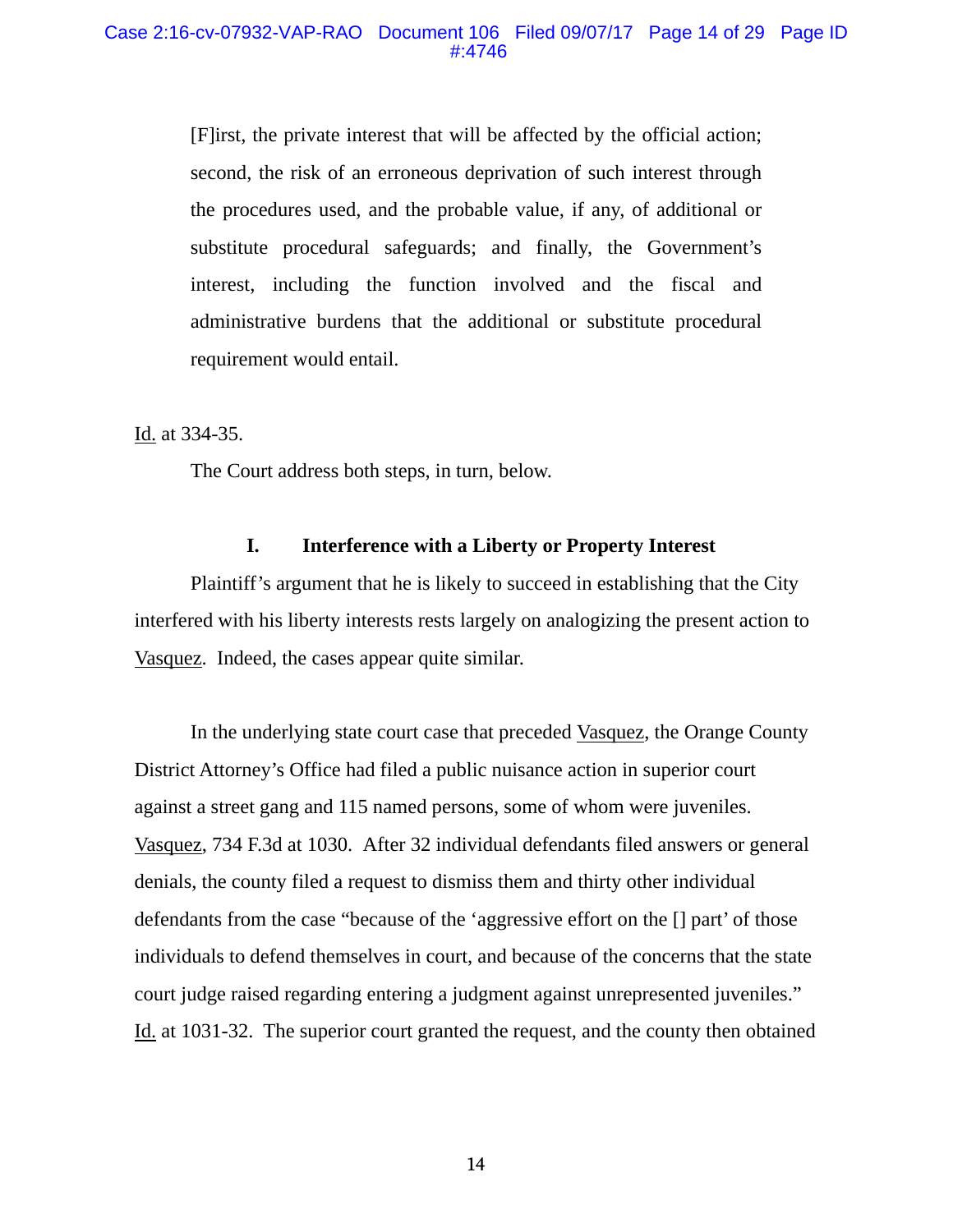#### Case 2:16-cv-07932-VAP-RAO Document 106 Filed 09/07/17 Page 15 of 29 Page ID #:4747

a default judgment, including a permanent injunction, against the street gang. Id. at 1032.

Approximately four months later, four persons on whom the county had served the injunction filed the Vasquez action in district court, alleging the county's "dismiss-and-serve strategy" had violated due process. Id. at 1034. The plaintiffs presented no challenge to the terms of the injunction; rather, they "challenged only the adequacy of their opportunity to contest the application of the [gang injunction] to them." Id. The plaintiffs represented two classes: (1) adults and minors "named as individual defendants" in the state case, "who appeared . . . to defend themselves and were voluntarily dismissed by [the county]; and (2) minors "named as individual defendants" in the state case for whom no guardian ad litem was appointed and who were voluntarily dismissed by [the county]." Id. After an eleven-day bench trial, the district court concluded that the county had deprived "the [p]laintiffs and those similarly situated of their constitutionally protected liberty or property interests without adequate procedural protections." Id. The court enjoined the county from enforcing the superior court order against the class members but emphasized that "it was 'not instructing the state court as to the nature of any hearing.'" Id.

On appeal, the Ninth Circuit affirmed the district court and noted that its "analysis depend[ed] in significant part on the procedural history of the state case." Id. at 1030. Like the district court, the court of appeals determined that the injunction interfered with "liberty interests protected by the Due Process Clause." Id. at 1042. The court also found that the private interests affected by the injunction were "very strong"; the risk of erroneous deprivation of such interest through the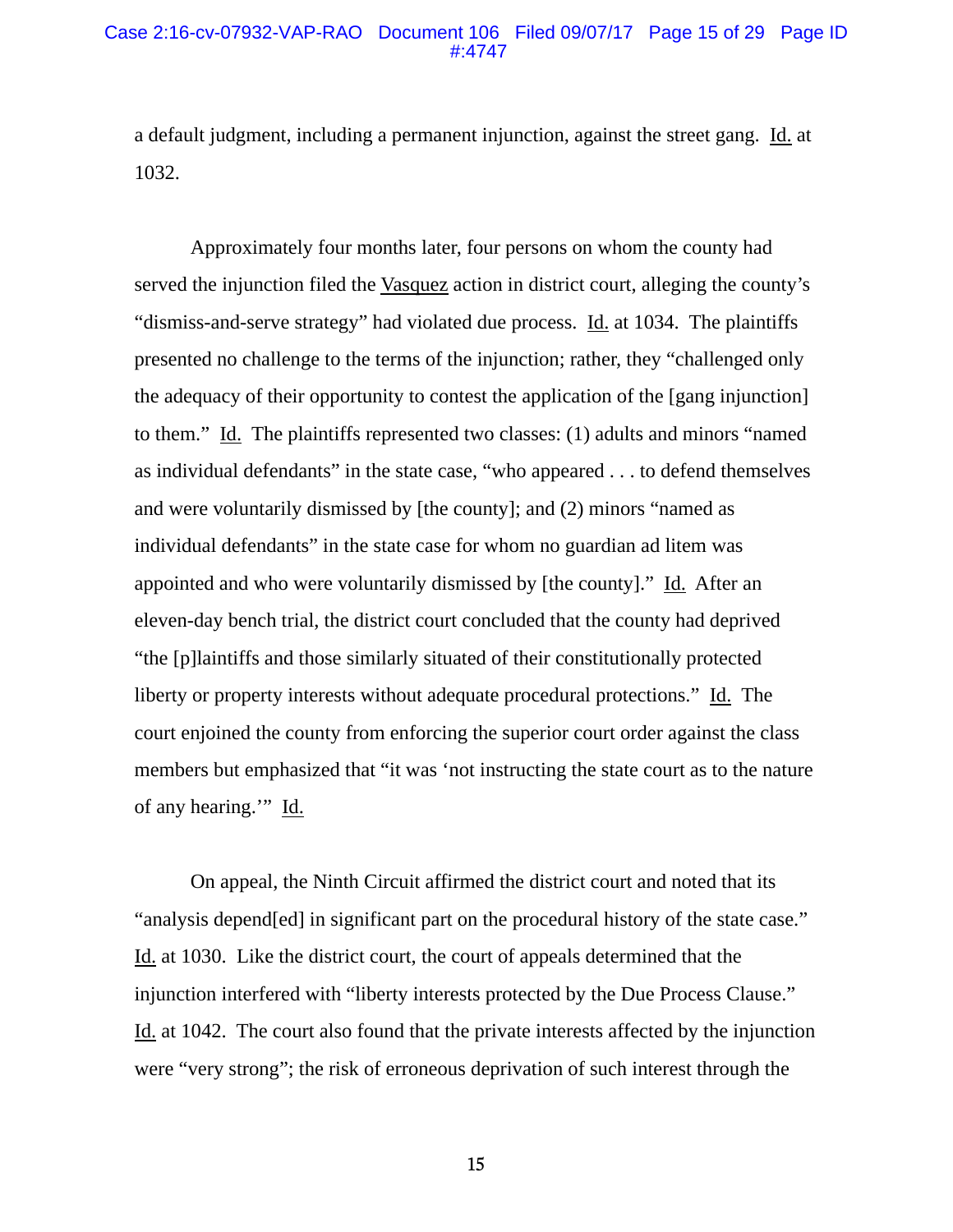#### Case 2:16-cv-07932-VAP-RAO Document 106 Filed 09/07/17 Page 16 of 29 Page ID #:4748

procedures used was "considerable" and was not adequately remedied by postdeprivation remedies; and the county had not established that it faced an administrative, fiscal, or other substantial burden in providing "some procedure for Plaintiffs to challenge [the County's] gang membership determination before they were subjected to the terms of the Order." Id. at 1053. Thus, as all of the Mathews factors weighed in favor of the plaintiffs, the court of appeals held that the county violated due process by failing to provide "class members [with] an adequate opportunity to contest whether they are active gang members before . . . subject[ing] [them] to a gang injunction."  $\underline{Id}$  at 1030.

As noted above, there are substantial similarities between the present action and Vasquez. For example, both the Echo Park Injunction and the Vasquez injunction prohibit association between suspected gang members, without exception for immediate family members, modes of travel, or in expressive activities protected by the First Amendment, such as public demonstrations. Compare Doc. No. 21-2 at 15-16 with Vasquez, 734 F.3d at 1042-43. Given those similarities, the Court agrees with Plaintiff that the Echo Park Injunction, much like the injunction at issue in Vasquez, "profoundly implicates liberty interests protected by the Due Process Clause, including rights of free movement, association, and speech, and that [the City's] conduct interferes with those protected liberty interests." Id. at 1042.

# **II. Constitutional Sufficiency of City's Procedures**

As to whether the process provided by the City was "constitutionally sufficient," Juvenile Male, 670 F.3d at 1013, Plaintiff contends that Vasquez compels the conclusion that he is likely to prevail on his claim that Defendants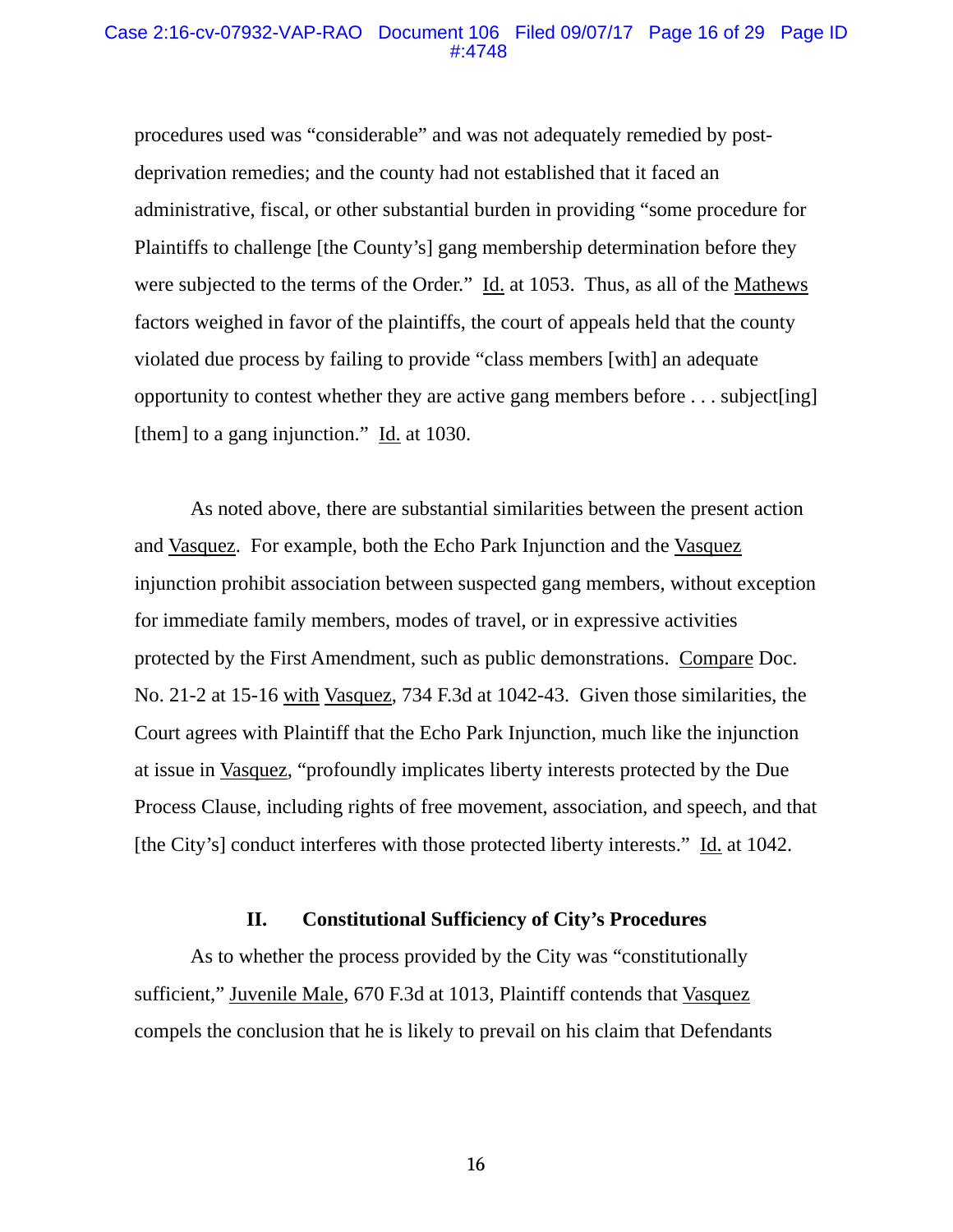# Case 2:16-cv-07932-VAP-RAO Document 106 Filed 09/07/17 Page 17 of 29 Page ID #:4749

violated due process by enforcing the Echo Park Injunction against him without providing any pre-deprivation process.

The City attempts to distinguish this case from Vasquez on several grounds. Most notably, the City points out the difference in the procedural history of the present case—in which the City did not name individual defendants in the underlying state court action—and Vasquez—in which Orange County strategically moved to dismiss named defendants after they made an "aggressive effort . . . to defendant themselves in court," 734 F.3d at 1032. This distinction is immaterial. In Vasquez, Orange County made the "decision to thwart [p]laintiffs' efforts to use procedures available in the state court that . . . were constitutionally sufficient." Id. at 1050. The same occurred here, as the City first declined to name the persons it suspected of gang membership in the public nuisance complaint and then opposed their attempts to intervene when they sought to challenge the injunction order. As the Vasquez decision notes, "the contingent right to file an opposed motion to intervene, subject to discretionary denial, is not an adequate assurance of due process to meet constitutional standards."<sup>2</sup> Id.

The City also highlights several factual distinctions between the two cases to argue that Plaintiff was not denied adequate process. The Court addresses those distinctions within its analysis of the Mathews factors below.

<sup>&</sup>lt;sup>2</sup> At the hearing on the present motion, the City argued that Plaintiff had sufficient process because he had the opportunity to attempt to intervene in the superior court proceedings before the court entered judgment. As noted above, however, such an opportunity does not ensure constitutionally adequate process.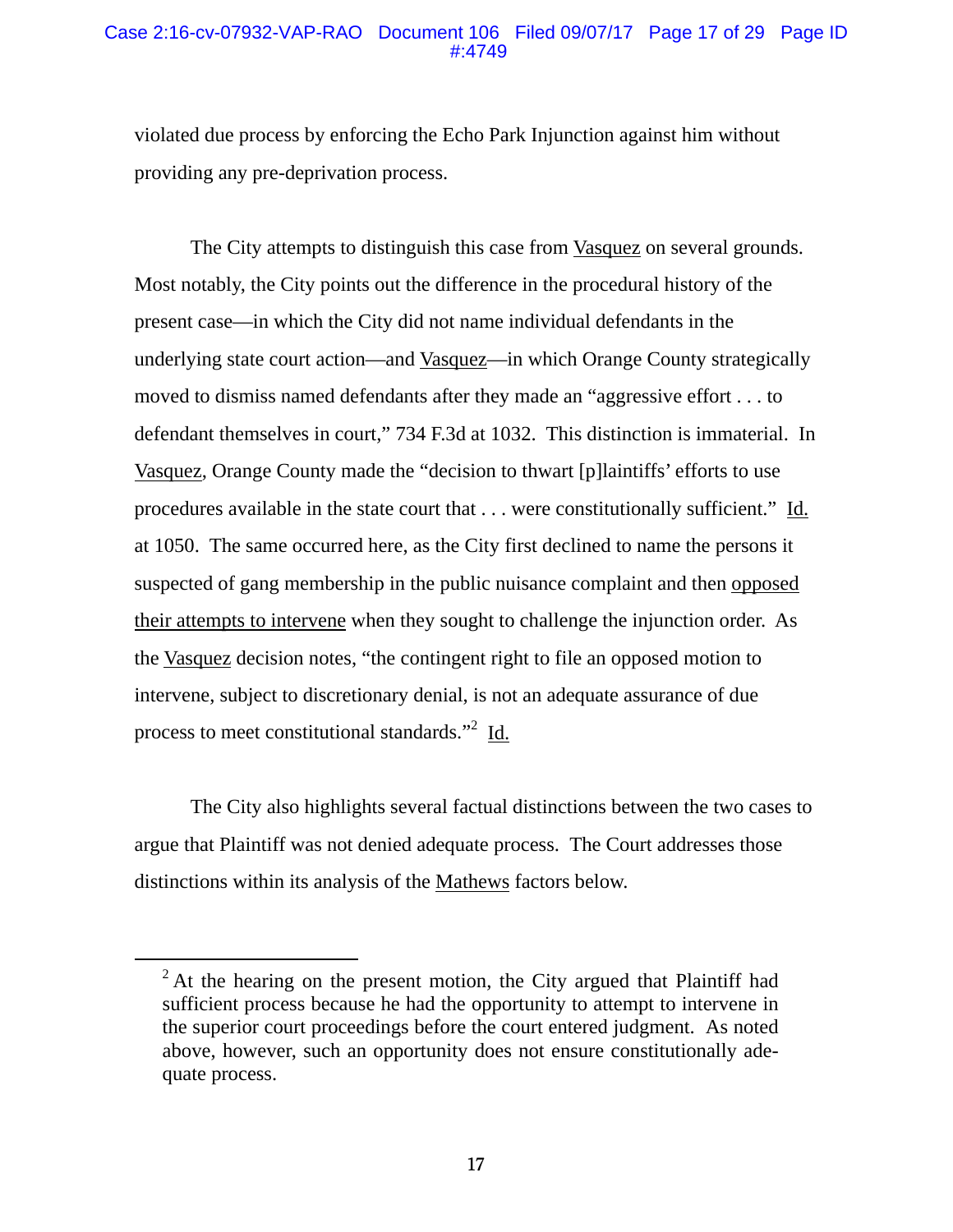## **i. Private Interest**

As noted above, both the Echo Park Injunction and the injunction at issue in Vasquez prohibit association between suspected gang members, without exception for immediate family members, modes of travel, or a wide-variety of other protected activities. Thus, it appears that the Echo Park Injunction, like the injunction at issue in Vasquez, affects private interests of great importance.

The City, however, offers the following distinctions to argue that Plaintiff's private interests are insubstantial: (1) unlike the Vasquez injunction, the Echo Park Injunction lists specific factors to determine active gang membership and includes an "opt-out" provision that allows the superior court to adjudicate gang membership; (2) unlike the Vasquez injunction, the Echo Park Injunction contains exceptions for school, work, and religious worship, as well as a hardship exception; (3) unlike Orange County, Los Angeles does not have a policy of seeking increased bail amounts for violations of the injunction; and (4) unlike the Vasquez injunction, which has no expiration date, the Echo Park Injunction expires five years after service.

None of those distinctions, however, are significant. For example, despite setting forth criteria to be considered in determining who is an active gang member, the Echo Park Injunction does not include any procedure by which this determination is made. Moreover, had Plaintiff applied for removal pursuant to the injunction's "opt-out" provision, the City would have objected to the application due to Plaintiff's April 2014 arrest for vandalism with a gang enhancement, Doc.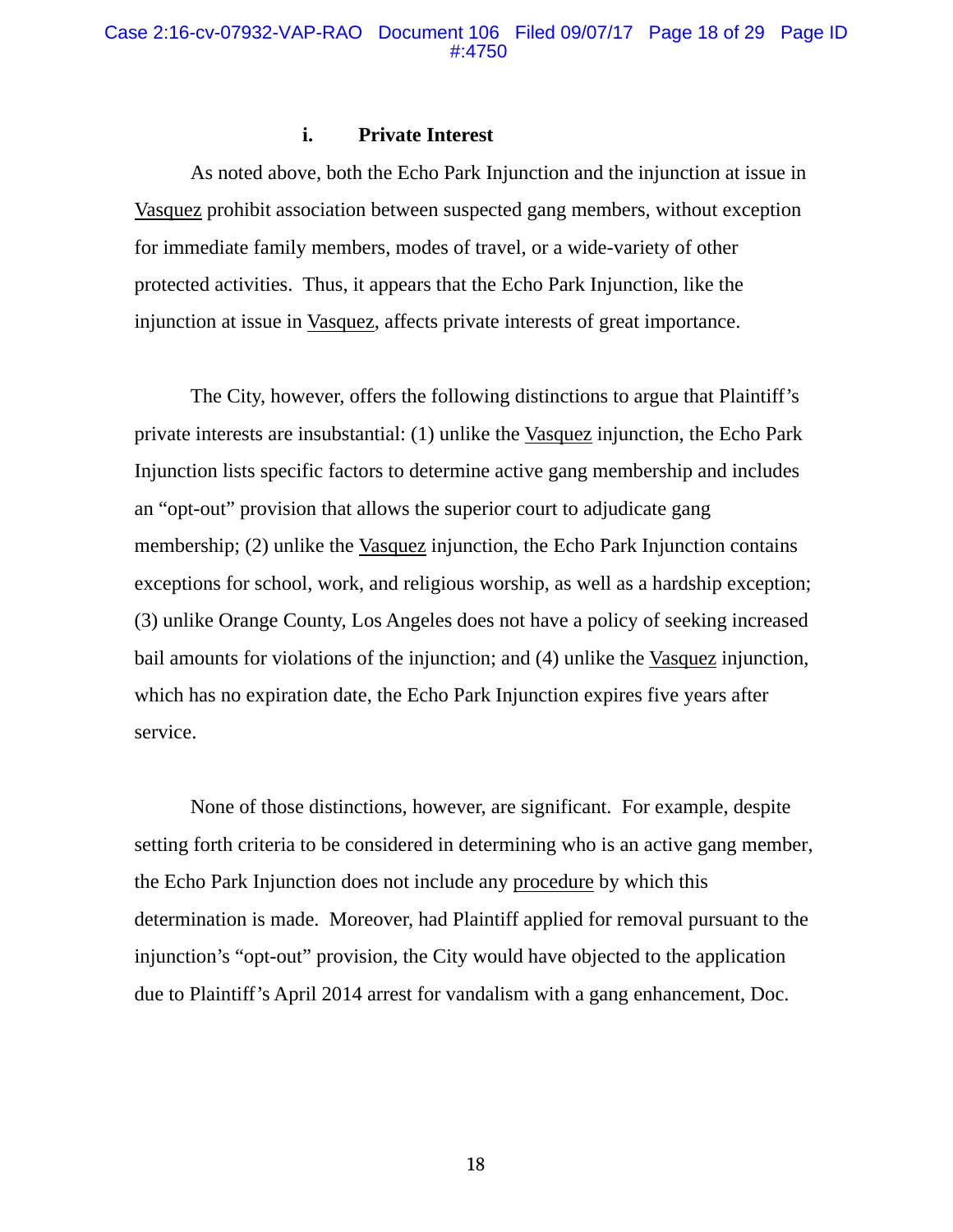# Case 2:16-cv-07932-VAP-RAO Document 106 Filed 09/07/17 Page 19 of 29 Page ID #:4751

No. 14 at 5, or his December 2013 arrest for "assault with a deadly weapon, . . . vandalism, and . . . witness intimidation," Doc. No. 41 at 9, ¶ 33.<sup>3</sup>

Notwithstanding the Echo Park Injunction's limited exceptions for associations at school, work, and places of religious worship, the injunction still prevents Plaintiff from participating in an enormous variety of activities with anyone who the City also believes is an active gang participant, such as sitting on his porch; visiting neighborhood parks, libraries, stores, and restaurants; or participating in political organizing activities. Likewise, even though the City does not seek increased bail amounts for violations of the injunction, Plaintiff has submitted a sworn declaration stating that he does not have enough money to bail himself out if arrested for an injunction violation. Doc. No. 14 at 9. Finally, that the injunction expires every five years does little to lessen the significance of the private interests at issue. Five years is a long time to be prevented from freely

<sup>&</sup>lt;sup>3</sup> Although neither party briefed the effect of an objection to an "opt-out" application, the City argued at the hearing on the present motion that an objection does not necessarily deny an applicant due process. The City contended that, despite an objection, the applicant retains the opportunity to persuade the superior court of his or her lack of membership in a gang, which affords the applicant adequate process. That assertion, however, is inconsistent with the plain terms of the injunction. Indeed, the same behaviors that allow the City to object to an "opt-out" application—claimed membership in a gang, association with known gang members other than immediate family, an arrest for any felony or misdemeanor, or obtaining new gang tattoos—also allow the City to re-serve the gang injunction on any persons that previously qualified for removal. Doc. No. 21-2 at 18-19. Thus, the opt-out provision appears to promote a zero tolerance policy towards such behaviors. Moreover, as explained in more detail below, the "opt-out" provision is an inadequate remedy due to the restrictions that remain on removed persons.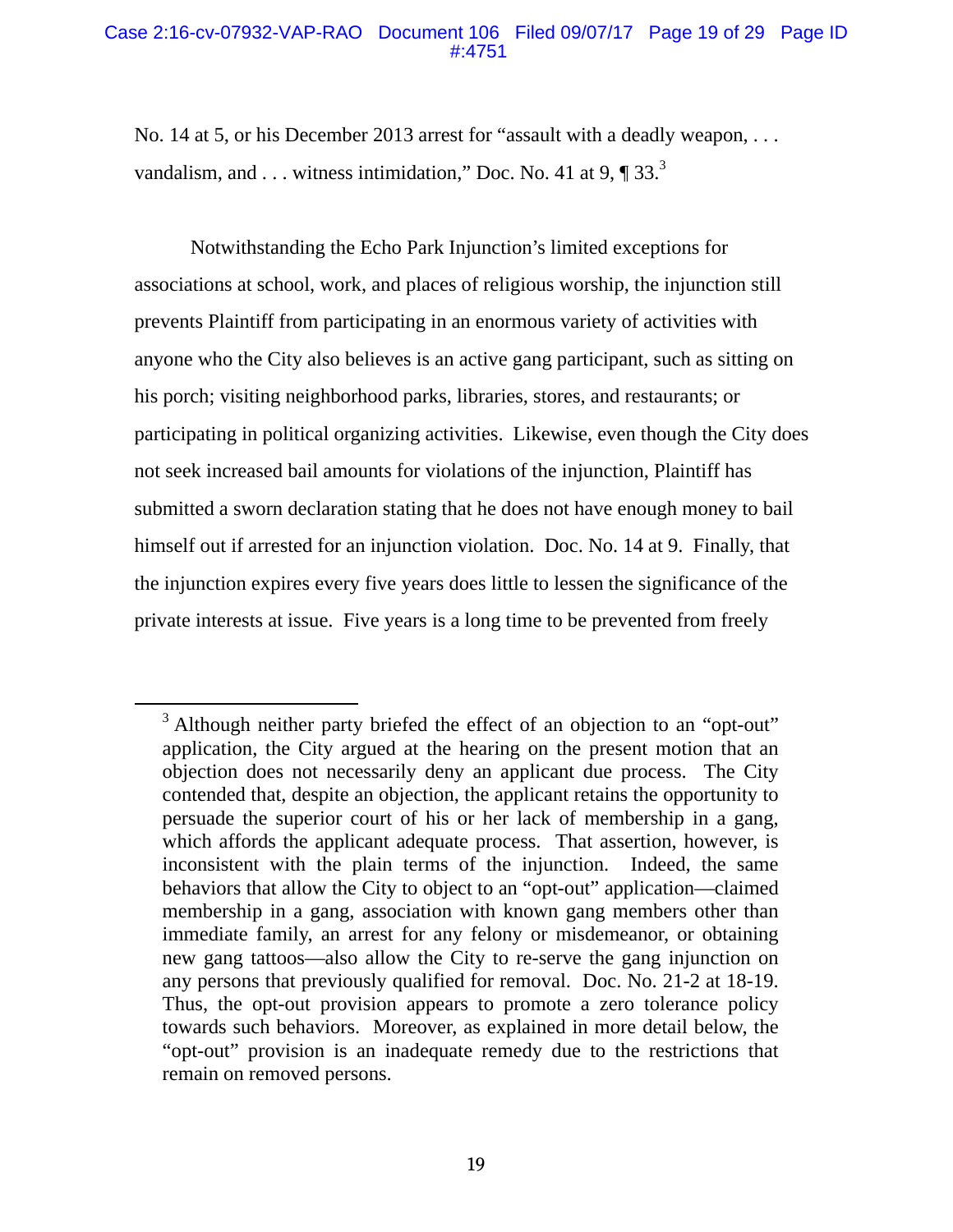#### Case 2:16-cv-07932-VAP-RAO Document 106 Filed 09/07/17 Page 20 of 29 Page ID #:4752

associating with family members and friends in public and, in any event, the order permits re-service on a person as soon as its five-year window expires.

Thus, much like the injunction at issue in Vasquez, the Echo Park Injunction "impose[s] significant restrictions on Plaintiffs' liberty" and implicates interests that are "truly weighty." 734 F.3d at 1045.

## **ii. Risk of Erroneous Deprivation**

The Ninth Circuit in Vasquez found that "[d]etermining whether an individual is an active gang member presents a considerable risk of error." Id. at 1046. The court noted that the "informal structure of gangs, the often fleeting nature of gang membership, and the lack of objective criteria in making the assessment," and found it problematic that Orange County's process of assessing gang membership was an entirely "unilateral" and "one-sided." Id. at 1046-48.

As in Vasquez, the City in this case makes its initial determination of active gang membership unilaterally and without input from alleged members. See Doc. No. 20-1 at 15, 53-50 (describing procedures by which the LAPD and deputy city attorney work together to determine active gang membership). As noted in Vasquez, "fairness can rarely be obtained by secret, one-sided determination of facts decisive of rights." Am.-Arab Anti-Discrimination Comm. v. Reno, 70 F.3d 1045, 1069 (9th Cir. 1995) (quoting Joint Anti-Fascist Refugee Comm. v. McGrath, 341 U.S. 123, 170 (1951) (Frankfurter, J., concurring)).

The City argues that the risk of erroneous deprivation under its procedures is not as great as the risk in Vasquez because it, unlike Orange County, follows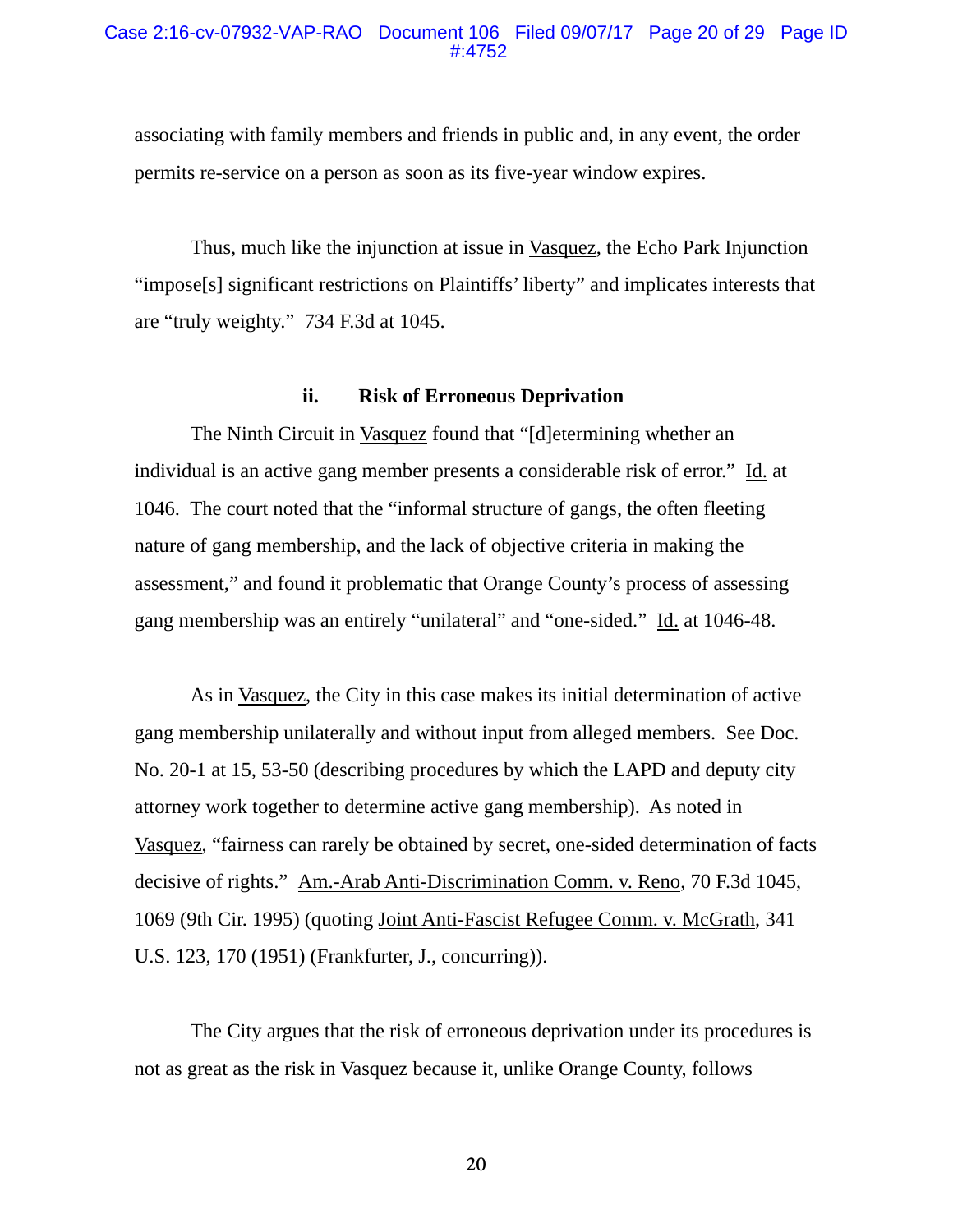# Case 2:16-cv-07932-VAP-RAO Document 106 Filed 09/07/17 Page 21 of 29 Page ID #:4753

consistent criteria that were approved by the superior court to determine active gang membership, offers a detailed removal process that has been implemented successfully, and serves a removal petition with each injunction. Those distinctions fail.

Plaintiff has offered expert testimony from Professors Malcolm Klein and Diego Vigil—the same experts the Ninth Circuit relied upon in Vasquez—that suggests that the fluid nature of gangs makes it difficult to determine membership at any given time. Doc. Nos. 17 at 4-7; 19 at 8-14. Klein and Vigil also contend that several of the factors the City purportedly uses to identify active gang membership—close association, joint criminal activity, and even self-admissions are unreliable and depend upon subjective assessment of facts and witness credibility. Doc. Nos. 19 at 7 ("[I]t is very common for non-gang members to maintain some type of relationship with their friends-turned-gang-members."); 17 at 7 ("[P]eople who are not members [may] claim membership, because they do not want to show the wrong face in front of their peers; they do not want to be seen denying association with gang members."). The City has offered no evidence to rebut Klein or Vigil's testimony in any meaningful way.

Nor do the City's removal procedures appear to be an adequate rememdy to cure the deprivation of Plaintiff's liberty interests.<sup>4</sup> As explained above, Plaintiff's

<sup>4</sup> The Parties vigorously dispute whether post-deprivation remedies in cases such as this one are always inadequate. As the Court can resolve the present motion without answering that question, it declines to do so. See PDK Labs., Inc. v. Drug Enforcement Admin., 362 F.3d 786, 799 (D.C. Cir. 2004) ("[I]f it is not necessary to decide more, it is necessary not to decide more.") (Roberts, J., concurring in part and concurring in judgment).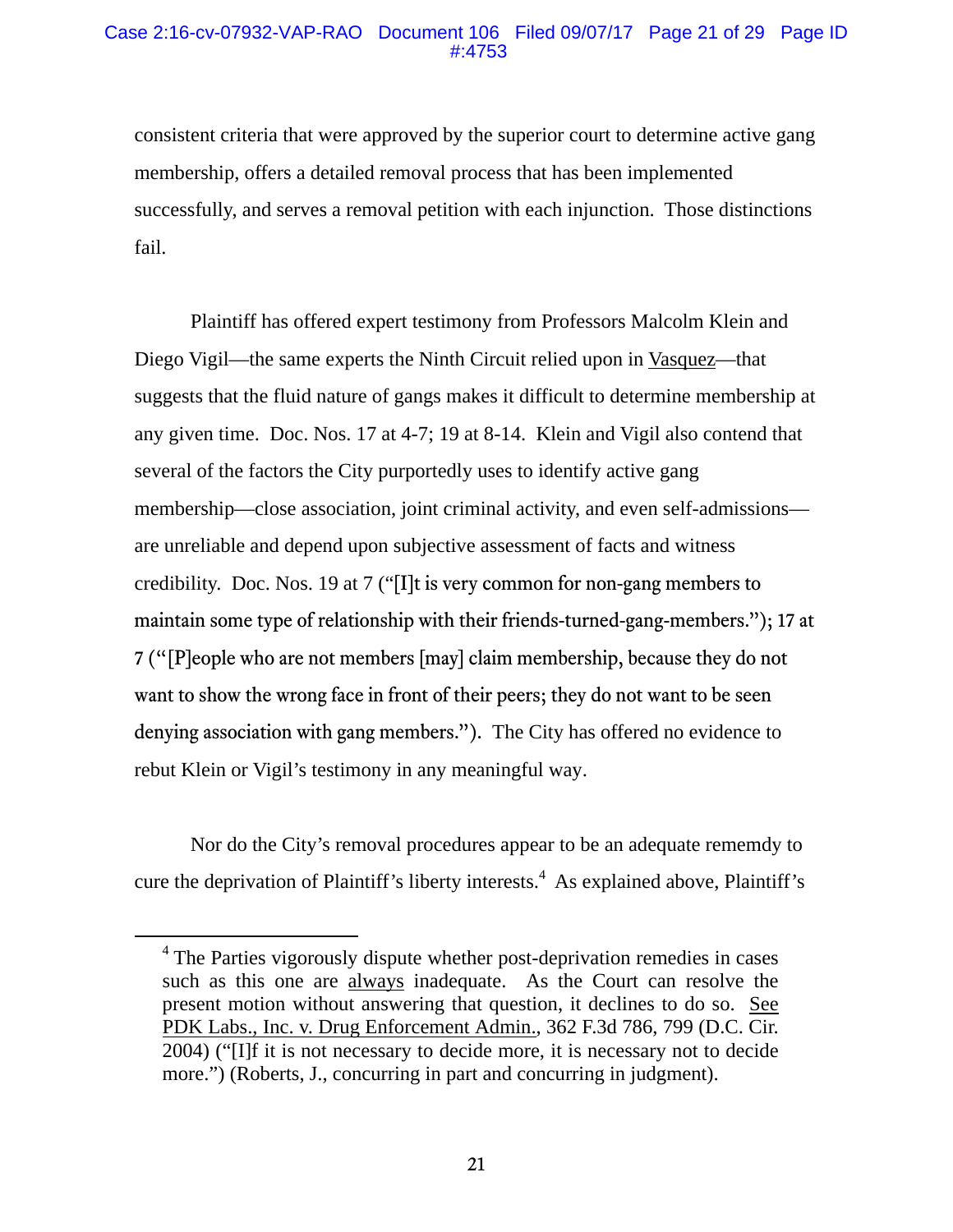# Case 2:16-cv-07932-VAP-RAO Document 106 Filed 09/07/17 Page 22 of 29 Page ID #:4754

arrest record likely would have prevented him from successfully "opting out" until very recently, and his association with friends and extended family members who may be suspected of gang membership would likely render him ineligible going forward. Doc. Nos. 14 at 8; 21-1 at 17-18. Moreover, even if Plaintiff is eligible for removal pursuant to the "opt-out" provision, it remains an inadequate remedy because the provision allows for re-service of persons that have successfully "opted-out" if they associate with known gang members other than immediate family post-removal. Doc. No. 21-2 at 18. Plaintiff has offered undisputed evidence the LAPD believes that some of his extended family members, such as his uncle and cousin, as well as some of his friends and neighbors, are members of a Defendant Gang. Doc. No. 14 at 7-8. Thus, even if he were able to successfully "opt out," Plaintiff would still be effectively prevented from associating with friends and family members.

Likewise, Plaintiff remains ineligible for a presumption of removal pursuant to the City's administrative process due to an arrest in January 2016 for an alleged violation of the gang injunction.<sup>5</sup> Doc. Nos. 14 at 7, 20-1 at 26. In order to qualify

<sup>&</sup>lt;sup>5</sup> Plaintiff states in his declaration that, on January 2, 2016, he and his family members were arrested, for "walking out of the front yard" of a neighbor's house. Doc. No. 14 at 7. The City filed a declaration from an LAPD police officer stating that the arrest was for being "drunk in public at a 'going away' party the gang held for [an] Echo Park gang member." Doc. No. 41 at 21, ¶ 61. Plaintiff has not been charged with any crime in relation to the January 2, 2016 arrest. Doc. No. 14 at 7.

While it is possible that Plaintiff could have applied for removal through the administrative process in the six months between the City serving him with the injunction and his January 2016 arrest, his December 2013 arrest for what the City claims was "assault with a deadly weapon, . . . vandalism, and . . . witness intimidation," Doc. No. 41 at 9, ¶ 33, as well as his March 2014 arrest for "vandalism with a gang enhancement," Doc. No. 14 at 5,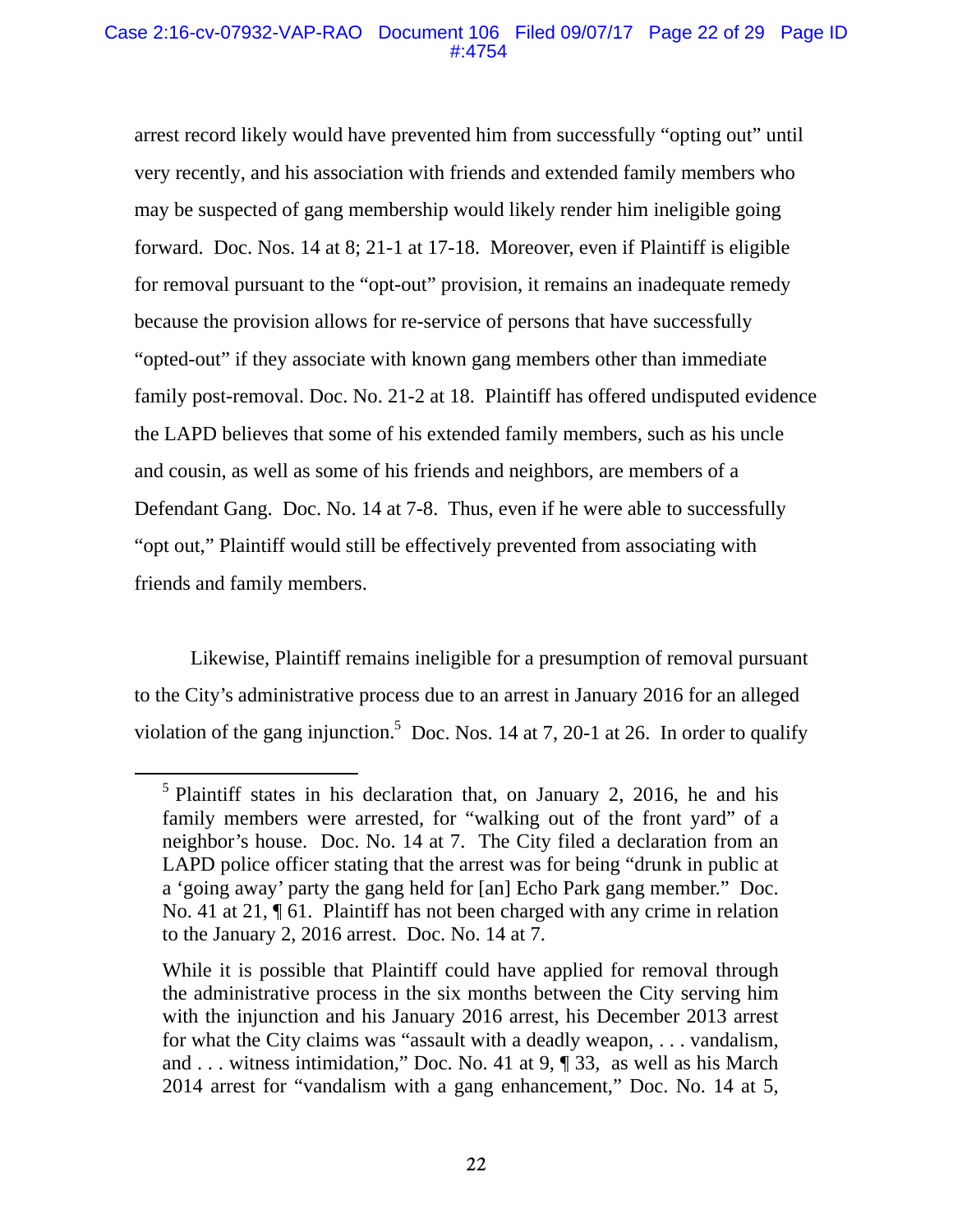## Case 2:16-cv-07932-VAP-RAO Document 106 Filed 09/07/17 Page 23 of 29 Page ID #:4755

for a rebuttable presumption of removal under the City's administrative process, an enjoined person cannot have been "convicted of, charged with, or arrested for a crime of violence, a felony offense, or a violation of a Gang Injunction" within the last three years. Doc. No. 20-1 at 26. The net effect of those requirements is to flip the burden of proof onto enjoined persons. Hence, once an LAPD officer makes an arrest—even if the arrest is for a crime that has nothing to do with gang membership—the enjoined person will have to prove that he or she is not a gang member. As in Vasquez, such a requirement creates the a "critical[]" defect because it places "the burden on the petitioning individual to demonstrate to he or she is not an active gang participant, even though the State ordinarily has the burden of demonstrating active gang participation by 'clear and convincing evidence.'" Vasquez, 734 F.3d at 1049 (citing People v. Englebrecht, 88 Cal. App. 4th 1236, 1256 (2001)).

Moreover, the City's administrative process does not afford enjoined persons the opportunity to be presented with the evidence against them. Doc. No. 20-1 at 22-25. Thus, where a person, such as Plaintiff, has an arrest record that disqualifies him from the presumption of removal, that person is required to prove that he or she is not a gang member in a vacuum of evidence. Given such requirements, the administrative process cannot serve as an adequate remedy. 734 F.3d at 1049 (rejecting Orange County's removal process because "there are no provisions requiring an explanation of the basis for the conclusion that the individual is a gang member, either before or at the hearing," which leaves "the alleged gang member... . in a factual vacuum, to prove a negative").

l

likely would have disqualified him from the rebuttable presumption of removal during that period as well.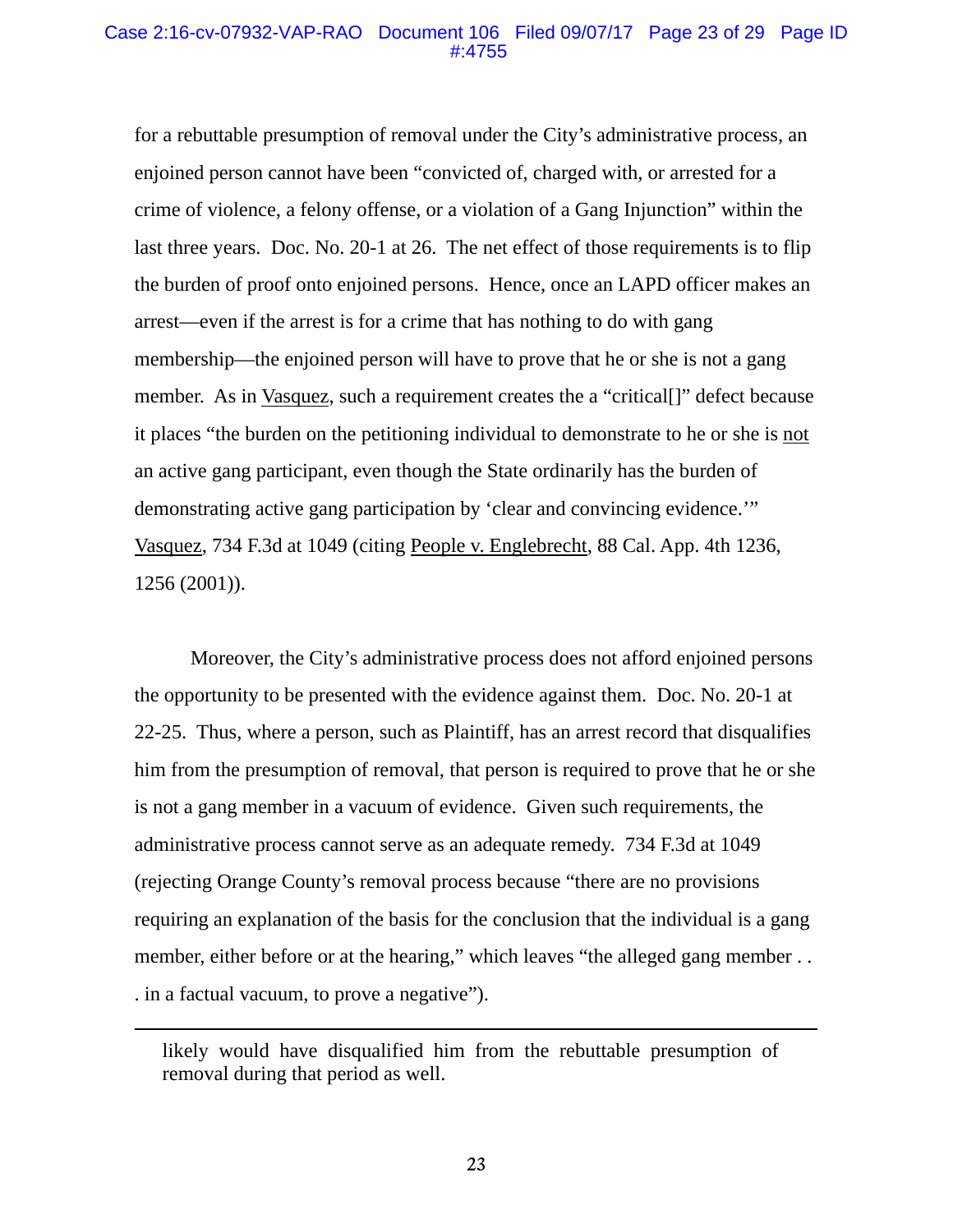Accordingly, given the record presently before the Court, Plaintiff has shown that he is likely to establish that the risk of erroneous deprivation under the City's current procedures is considerable and the City's removal procedures do not adequately remedy the lack of pre-deprivation process.

## **iii. Government Interest**

In assessing the government interest at stake, the question is "not whether [the City] has a significant interest in combating gang violence . . . but rather whether they have a significant interest in failing to provide [additional] process." Vasquez, 734 F.3d at 1052 (brackets omitted). The City contends that requiring it to provide all alleged gang members pre-deprivation hearings would substantially delay its ability to obtain and enforce gang injunctions. But such burdens "are precisely the sort of administrative cost that we expect our government to shoulder." Humphries v. Cty. of Los Angeles, 554 F.3d 1170, 1194 (9th Cir. 2009), rev'd on other grounds, Los Angeles Cty. v. Humphries, 562 U.S. 29 (2010). Moreover, the record shows that at least three other jurisdictions in California—San Francisco, Oakland, and Orange—provide some form of pre-deprivation process to persons subject to gang injunctions. See generally Doc. No. 21-3 335-549. Those "examples of procedures . . . cast further doubt on [the City's] claimed administrative burden in providing pre-deprivation protections of some kind." Vasquez, 734 F.3d at 1053. Thus, the City has not established an "administrative, fiscal or other substantial burden[]" that would prevent it from providing suspected gang members with additional process.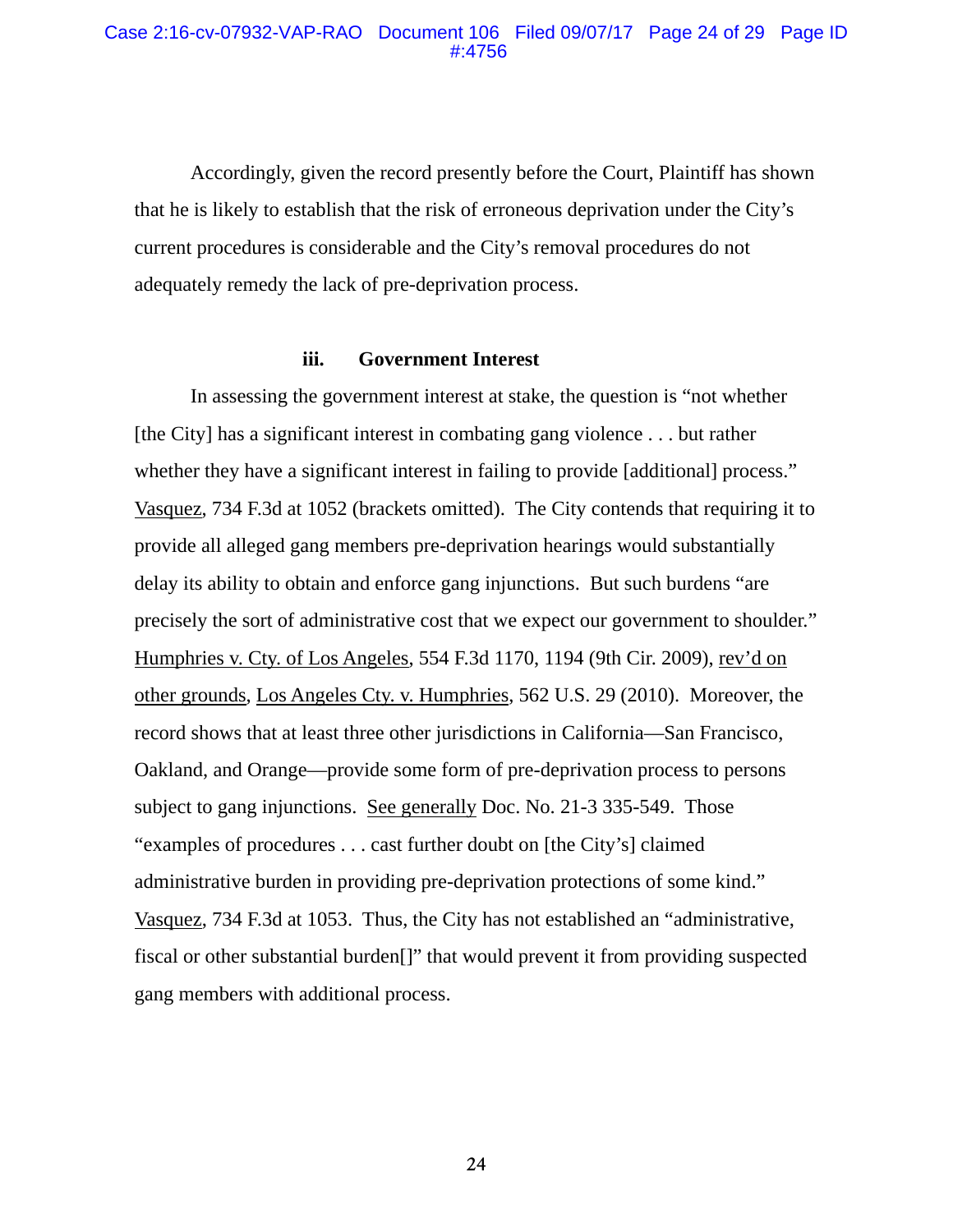#### **iv. Conclusion as to Likelihood of Success**

Given the record presently before the Court, Plaintiff has established that all of the Mathews factors appear to weigh decisively in his favor. Accordingly, the Court finds that Plaintiff has established a likelihood of success on the merits.

## **B. Likelihood of Irreparable Harm**

Plaintiff must also demonstrate a likelihood of "irreparable harm in the absence of preliminary relief." Winter, 555 U.S. at 20. The City contends that because Plaintiff, who was served with the Echo Park Injunction in June 2015, has not availed himself of either the administrative or judicial post-deprivation remedies, he cannot establish such a likelihood. The Court disagrees.

"Usually, delay is but a single factor to consider in evaluating irreparable injury; courts are 'loath to withhold relief solely on that ground.'" Arc of Cal. v. Douglas, 757 F.3d 975, 990 (9th Cir. 2014) (citing Lydo Enters., Inc. v. City of Las Vegas, 745 F.2d 1211, 1214 (9th Cir. 1984)). "Although a plaintiff's failure to seek [a remedy] can imply the lack of need for speedy action . . ., such tardiness is not particularly probative in the context of ongoing, worsening injuries." Id. (citation omitted).

Plaintiff's hesitance to pursue either the "opt-out" procedure through the superior court or the City's administrative removal process is understandable given the likelihood that he would not successfully qualify for either due to his arrest record and familial associations, as discussed above. Indeed, the resolution of the likelihood of irreparable harm element, in this case, is necessarily tied to Plaintiff's likelihood of success on the merits. "Because Plaintiff[] ha[s] succeeded in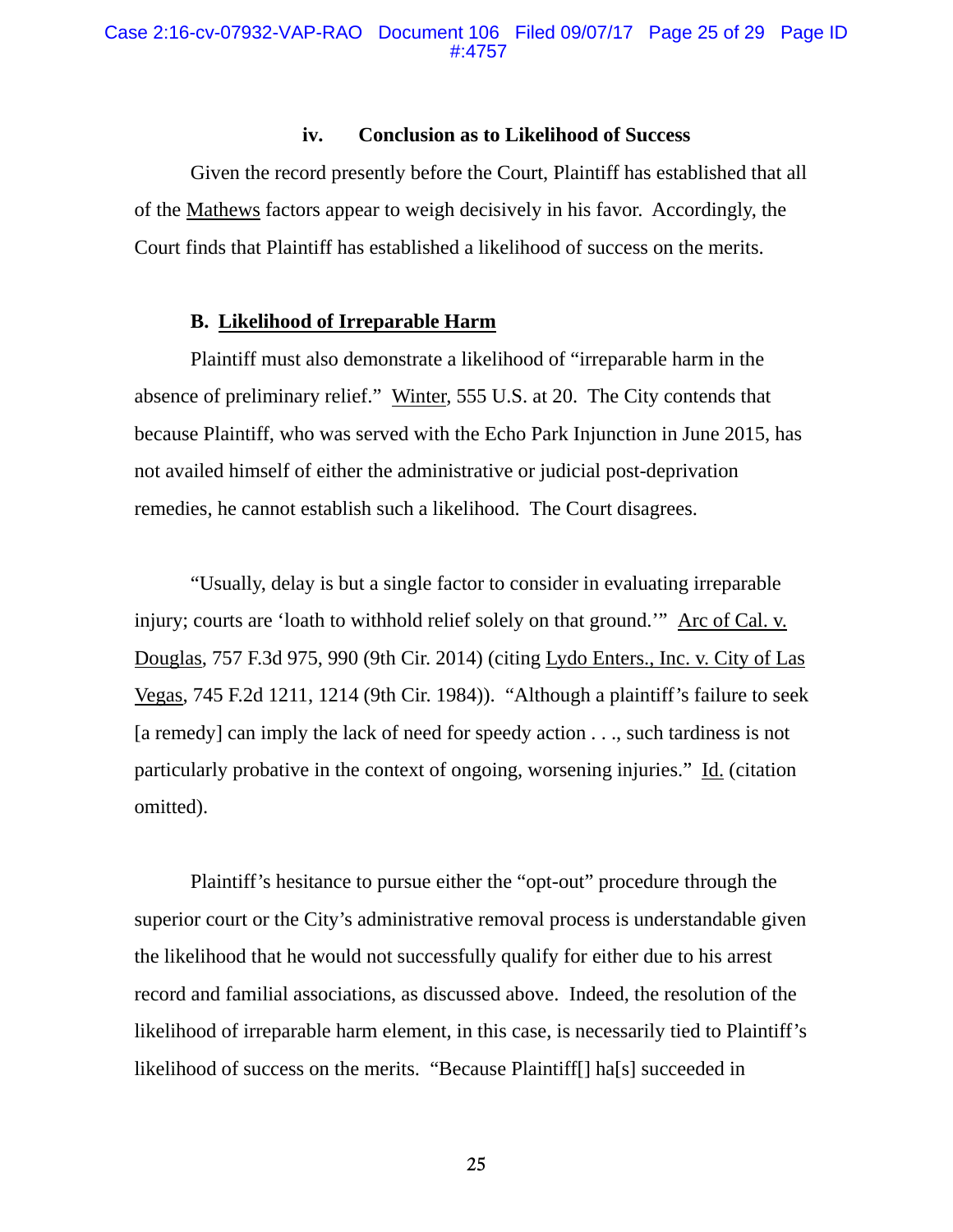#### Case 2:16-cv-07932-VAP-RAO Document 106 Filed 09/07/17 Page 26 of 29 Page ID #:4758

demonstrating a likelihood of success on the merits (i.e., that [his due process and] First Amendment rights are being violated), [he] ha[s] also succeeded in demonstrating a likelihood of irreparable harm." Occupy Fresno v. Cty. of Fresno, 835 F. Supp. 2d 849, 870 (E.D. Cal. 2011); see also Elrod v. Burns*,* 427 U.S. 347, 373 (1976) ("The loss of First Amendment freedoms, for even minimal periods of time, unquestionably constitutes irreparable injury.").

# **C. Balance of Equities and Public Interest**

The final two Winter factors that Plaintiff must establish are that the "balance of equities tips in his favor, and that an injunction is in the public interest." See Winter, 555 U.S. at 20. Plaintiff has demonstrated both.

 The Parties dispute the efficacy of gang injunctions such as the one at issue in this case. But even assuming that these types of injunctions are effective in limiting criminal activity, the balance of the equities still tips in Plaintiff's favor. As noted above, the relevant question is not whether the City has an interest in combating gang violence, but whether the City's interest in quickly and efficiently serving Plaintiff with a gang injunction outweighs Plaintiff's interest in having due process before being subjected to such an injunction. Vasquez, 734 F.3d at 1052. As the City has not rebutted Plaintiff's evidence that the City's unilateral procedures include a considerable risk of erroneous deprivation, the Court cannot conclude that the burdens it faces in providing additional process outweigh the Plaintiff's hardships. Nor do the risks posed by gang violence create a public interest in allowing the continued use of constitutionally inadequate procedures. Cf. Fernandez v. Nevada, No. 3:06-CV-00628-LRH, 2010 WL 5678693, at \*6 (D. Nev. Oct. 28, 2010), report and recommendation adopted, No. 3:06-CV-00628-LRH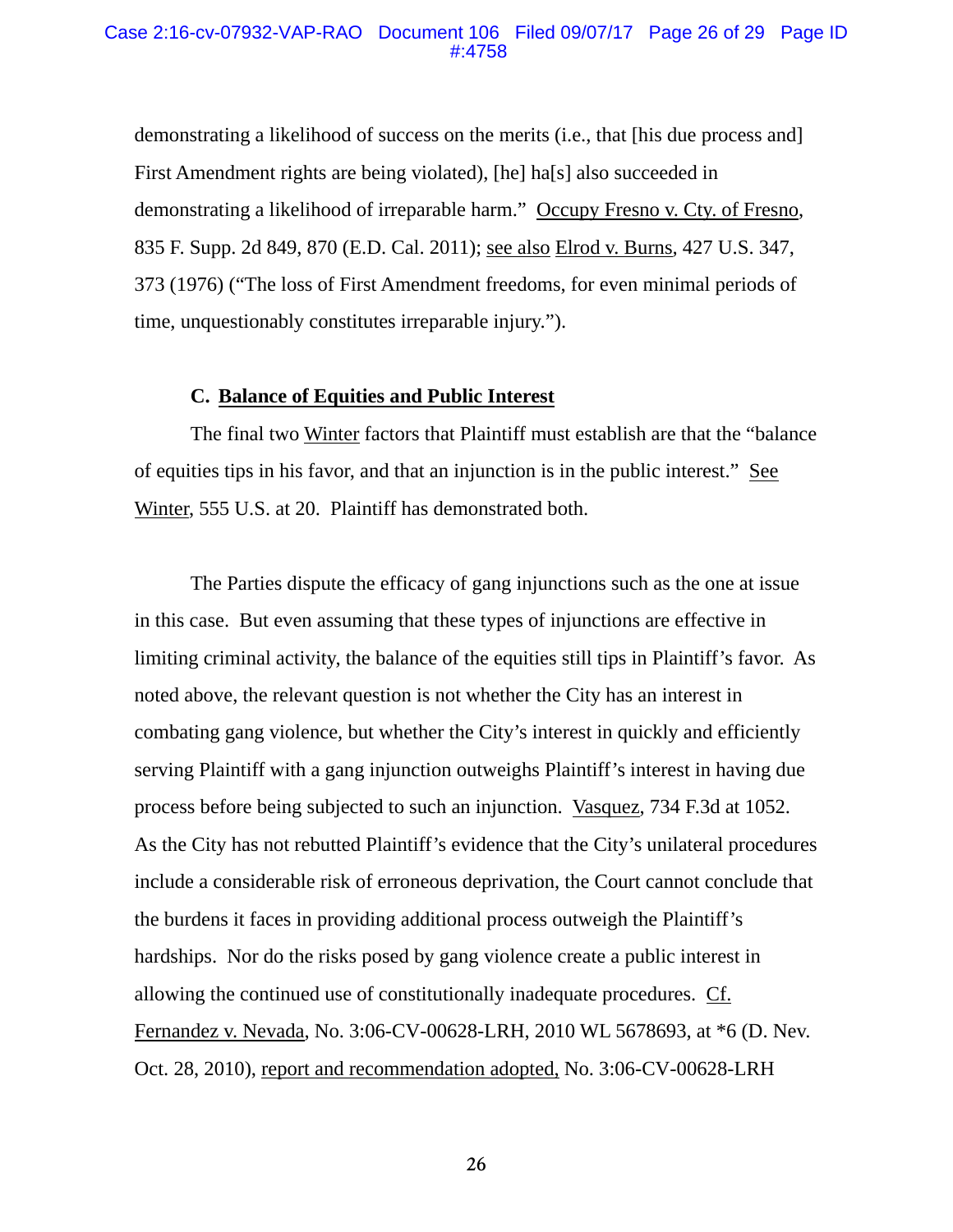(RAMx), 2011 WL 344745 (D. Nev. Feb. 1, 2011) ("[T]he public's interest in ensuring that individuals receive due process protections and in ensuring that high risk offenders are correctly identified outweighs the public's interest in seeing a law enforced in this instance which does not assure that Plaintiff will be provided with the procedural protections he is entitled.").

Therefore, both the balance of equities and public interest weigh in Plaintiff's favor.

# **D. Scope of Injunction**

"Injunctive relief . . . must be tailored to remedy the specific harm alleged." Lamb–Weston, Inc. v. McCain Foods, Ltd., 941 F.2d 970, 974 (9th Cir. 1991). "An overbroad injunction is an abuse of discretion." Id.

Plaintiff moves the Court to enter an order barring the City from enforcing the Echo Park Injunction against him. As the Court has determined that Plaintiff is likely to establish that the City did not provide him with due process in enforcing the injunction against him, that continued enforcement of the injunction is likely to result in irreparable injury, and that the balance of the equities and public interest weigh in his favor, the Court finds the scope of Plaintiff's requested remedy reasonable.

#### **E. Issuance of Bond**

Typically, a plaintiff may not be granted a preliminary injunction without first posting security "in an amount that the court considers proper to pay the costs and damages sustained by any party found to have been wrongfully enjoined or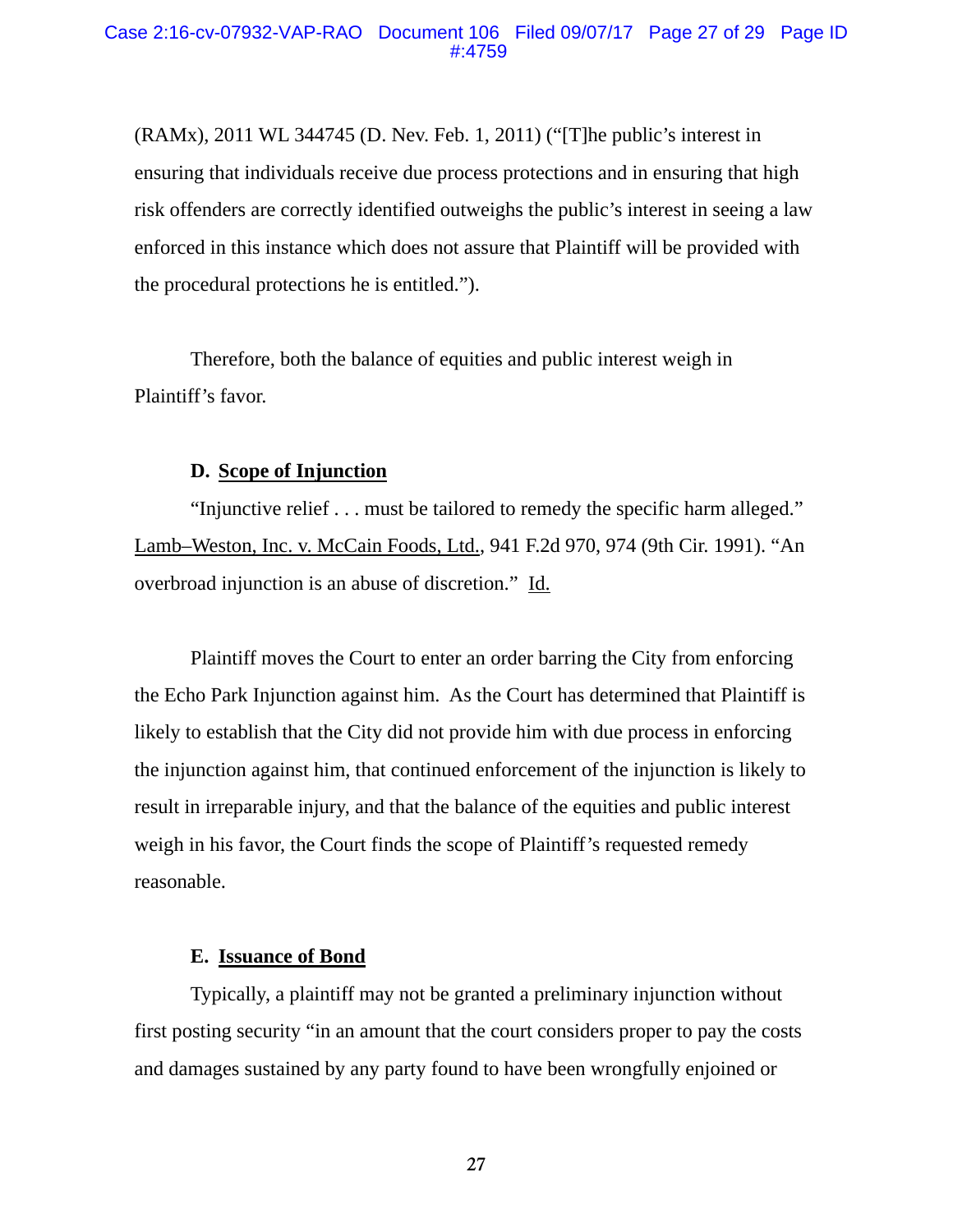restrained." Fed. R. Civ. P. 65(c). Among other things, this requirement both discourages "parties from requesting injunctions based on tenuous legal grounds" and "assures district court judges that defendants will receive compensation for their damages in cases where it is later determined a party was wrongfully enjoined." Nintendo of America, Inc. v. Lewis Galoob Toys, Inc., 16 F.3d 1032, 1037 (9th Cir. 1994). "The district court retains discretion 'as to the amount of security required, if any.'" Diaz v. Brewer, 656 F.3d 1008, 1015 (9th Cir. 2011) (citing Johnson v. Couturier, 572 F.3d 1067, 1086 (9th Cir. 2009) (emphasis in original)).

Neither party has briefed whether the Court should require a security in this case or what type of a payment would be appropriate to protect the City's interests. Nevertheless, Plaintiff's motion is not based on "tenuous legal grounds," and the City's status as an institutional defendant lessens the need for an assurance of compensation in case the Court's decision to enter an injunction turns out to be wrong. Moreover, the City declined to be heard on the need for a security when presented with the opportunity at the hearing on this motion. Plaintiff's counsel, however, stated that they were unsure if their client would be able to pay a bond. That uncertainty is consistent with Plaintiff's declaration, in which he states in "[m]oney is tight in our house" and that he does not have "enough savings to be able to bail [him]self out" if he is arrested for violating the Echo Park Injunction. Doc. No. 14 at 9. Accordingly, the Court finds that a bond is not necessary here. See Elliott v. Kiesewetter, 98 F.3d 47, 60 (3d Cir. 1996) ("Where the balance of . . . equities weighs overwhelmingly in favor of the party seeking the injunction, a district court has the discretion to waive the Rule 65(c) bond requirement."); Orantes-Hernandez v. Smith, 541 F. Supp. 351, 385 n.42 (C.D. Cal. 1982) ("Where